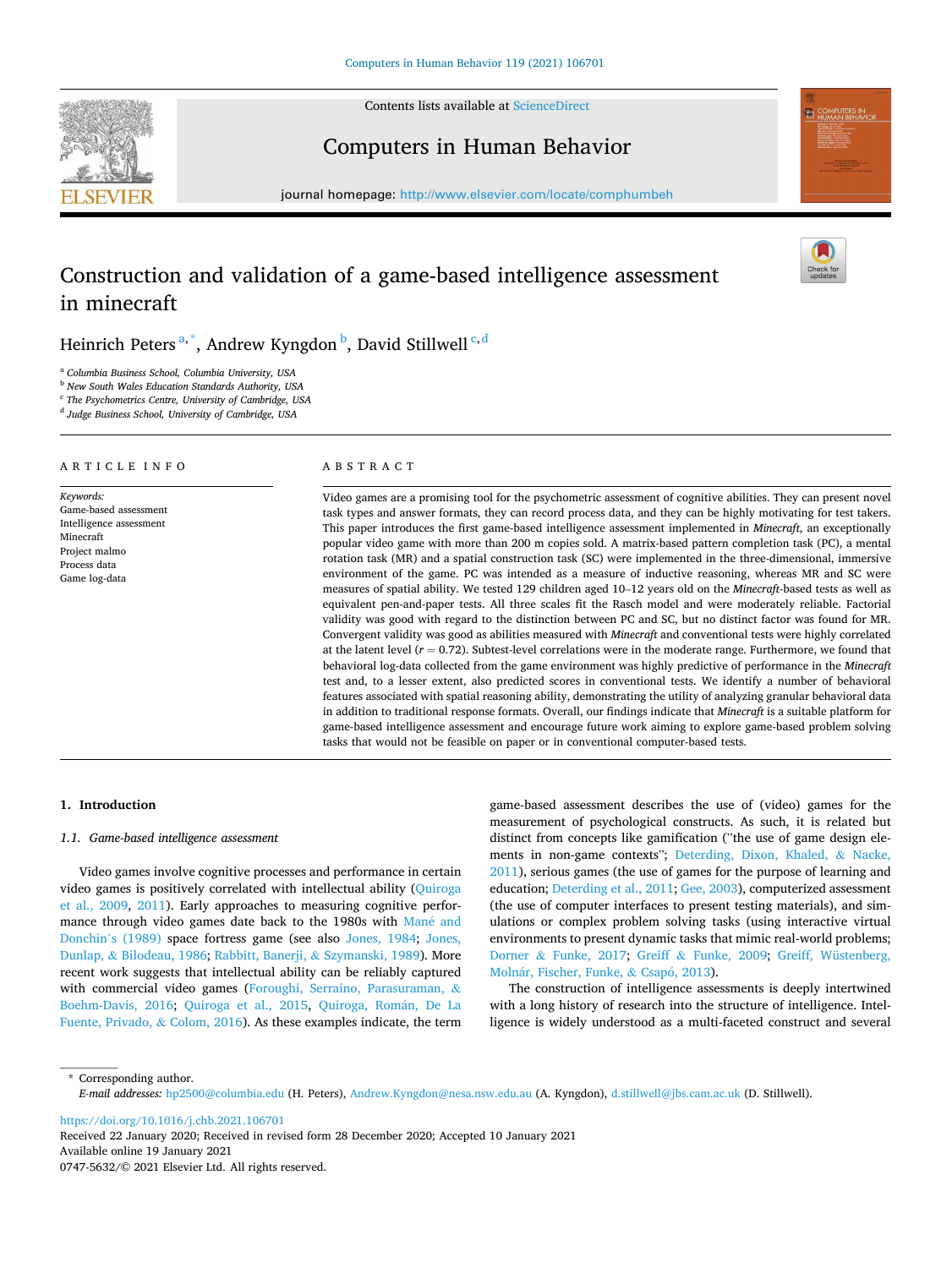prominent models of the structure of intelligence have been proposed in the literature (e.g., [Carroll, 1993](#page-11-0); [Horn, 1968](#page-11-0); Horn & [Blankson, 2005](#page-11-0); Horn & [Cattell, 1966\)](#page-11-0). The most comprehensive and most widely accepted model to date is the Cattell-Horn-Carroll (CHC) model, which integrates the works of Raymond Cattell, John Horn, and John Carroll (Flanagan & [Dixon, 2014](#page-11-0); Schneider & [McGrew, 2012\)](#page-12-0). Like [Carroll](#page-11-0)'s [\(1993\)](#page-11-0) Three-Stratum Theory, the CHC hierarchically distinguishes between "narrow abilities" (stratum I), "broad abilities" (stratum II) and a single "general ability" or g-factor (stratum III). The broad abilities specified in the CHC provide a particularly useful taxonomy of higher level cognitive abilities. Among others, they include Fluid Intelligence (Gf), Crystallized Intelligence (Gc), General Knowledge (Gkn), Quantitative Knowledge (Gq), Reading/Writing Ability (Grw), Short-Term Memory (Gsm), Long-Term Storage and Retrieval (Glr), Visual Processing (Gv), Auditory Processing (Ga), and Processing Speed (Gs). Most new and recently revised intelligence test batteries are based on the taxonomy suggested in the CHC model (Flanagan & [Dixon, 2014](#page-11-0); Schneider & [McGrew, 2012](#page-12-0)).

Compared to conventional intelligence assessment with its centennial history, game-based intelligence assessment is still in its fledgling phase and none of the existing game-based intelligence assessments captures the full granularity of the CHC model. Nonetheless, game-based intelligence assessment offers a promising perspective as it combines the flexibility of simulations and the motivational benefits of games and gamification. It therefore has the potential to address two important limitations of conventional intelligence assessments, namely their reliance on static, two-dimensional testing materials [\(Foroughi et al., 2016](#page-11-0); [Hunt, 2011](#page-11-0); [Jodoin, 2003\)](#page-11-0) and their limited ability to motivate test takers [\(Duckworth, Quinn, Lynam, Loeber,](#page-11-0) & Stouthamer-Loeber, [2011\)](#page-11-0).

The possibilities of psychometric test design are greatly enhanced by computerization and the use of video games, which enable complex, interactive stimuli that are impracticable in conventional assessment. These new possibilities can be leveraged to either address limitations of existing measures or to assess psychological functions that could previously not be captured for practical reasons (Hunt & [Pellegrino, 1985](#page-11-0)). For example, game-based presentation facilitates the measurement of abilities associated with spatial reasoning, such as navigation or reasoning about moving objects [\(Jackson, Vernon,](#page-11-0) & Jackson, 1993). The same is true for time-sensitive task formats as used for the measurements of attention ([Godwin, Lomas, Koedinger,](#page-11-0) & Fisher, 2015) and dynamic task types, where the test taker has to explore and interact with the testing materials like in complex problem solving tasks [\(Greiff,](#page-11-0)  [Niepel, Scherer,](#page-11-0) & Martin, 2016). Additionally, video games allow for scoring approaches incorporating process data, such as action sequences or movement profiles, along with traditional formats focusing on outcome data, where the psychometric information of an item is typically restricted to a right-or-wrong dichotomy. This is especially advantageous when the process leading to the solution contains information about a person's ability level see ([Bergner, Shu,](#page-11-0) & von [Davier, 2014](#page-11-0); Hao, Shu, & [von Davier, 2015](#page-11-0); [Shu, Bergner, Zhu, Hao,](#page-12-0) & [von Davier, 2017;](#page-12-0) Zhu, Shu, & [von Davier, 2016\)](#page-12-0).

A fundamental problem of intelligence assessment is the susceptibility of test results to non-ability-related factors, such as motivation ([Borghans, Meijers,](#page-11-0) & ter Weel, 2013; [Duckworth et al., 2011\)](#page-11-0) or test anxiety (Meijer & [Oostdam, 2007](#page-12-0); Oostdam & [Meijer, 2003\)](#page-12-0). A meta-analysis by [Duckworth et al. \(2011\)](#page-11-0) suggests that test-taking motivation accounts not only for a large proportion of the variance in test results, but also for a large proportion of the variance in academic achievement and other life outcomes that have otherwise often been attributed to intelligence. The authors showed that incentives can increase IQ test results on average by 0.64 *SD*, with the highest gains in below-average IQ participants, indicating that IQ tests do not always measure maximum intellectual performance and that low results may be due to motivational deficits. Furthermore, the study found that the predictive validity of IQ scores dropped significantly after adjusting for

the influence of test motivation, indicating that test motivation is a third variable inflating the predictive power of IQ scores. [Borghans et al.](#page-11-0)  [\(2013\)](#page-11-0) found that intrinsic motivation (enjoyment of the task) as well as extrinsic motivation (presence of a monetary incentive) improved performance on IQ-tests by increasing participants' time investments per item. With regard to test anxiety, [Meijer and Oostdam \(2007\)](#page-12-0) found consistent negative relationships between levels of anxiety and results in verbal ability, reasoning and memory tests. Game-based assessments, however, have been associated with higher levels of motivation in testing situations [\(Lumsden, Edwards, Lawrence, Coyle,](#page-12-0) & Munafò, [2016\)](#page-12-0) and lower degrees of test anxiety (Mavridis & [Tsiatsos, 2017\)](#page-12-0).

Despite their potential advantages, game-based intelligence assessments are rare. This is explained by a range of practical and theoretical challenges concerning the development of new task types, administration modes, and psychometric models for process data and complex answer formats. First, as [Washburn \(2003\)](#page-12-0) points out, the development of game-based tasks requires more effort and expertise compared to conventional tasks, as it often involves the creation of computer applications from scratch. Second, the high degree of flexibility that is characteristic of computer games places special emphasis on the trade-off between standardization and generalization, and traditional psychometric concepts like the assumption of unidimensionality become less sustainable. Third, there may be conflicts between principles of game design and psychometric task design. Feedback, for example, is a central motivational aspect of games [\(Przybylski, Rigby,](#page-12-0) & Ryan, 2010), but can create dependencies between items, which is not desired according to the traditional psychometric paradigm. Fourth, there is the question of how to treat confounding variables specific to game-based assessment, such as psychomotor factors and familiarity with computer technology or games ([Foroughi et al., 2016;](#page-11-0) [Greiff, Kretzschmar,](#page-11-0)  [Müller, Spinath,](#page-11-0) & Martin, 2014; [Washburn, 2003](#page-12-0)). These points are essential to the questions of fairness and validity, as design decisions may have differential effects on different groups of test takers [\(Mislevy](#page-12-0)  [et al., 2014](#page-12-0)), and may change the construct that is being assessed at the latent level (Hunt & [Pellegrino, 1985](#page-11-0); Mead & [Drasgow, 1993; Quiroga](#page-12-0)  [et al., 2016\)](#page-12-0). Finally, there are cultural challenges, referring to the strong tradition of originally paper-based intelligence assessments and their ascendancy in psychological research and practice, a point that is repeatedly criticized by [Hunt \(2011\)](#page-11-0). The issue is illustrated by the fact that intelligence is still mostly measured with pen-and-paper tests, even when computerized versions of the same test are psychometrically equivalent and favored by test takers (Arce-Ferrer & Martínez Guzmán, [2009;](#page-11-0) [Quiroga et al., 2016](#page-12-0)).

While the research community has shown interest in game-based assessment of cognitive abilities since the 1980s ([Haier, Siegel, Tang,](#page-11-0)  Abel, & [Buchsbaum, 1992](#page-11-0); [Jones, 1984](#page-11-0); [Jones et al., 1986;](#page-12-0) [Man](#page-12-0)é & [Donchin, 1989](#page-12-0); [Rabbitt, Banerji,](#page-12-0) & Szymanski, 1989), recent advances in computer and entertainment technology have reinvigorated this field of research. Previous work can be roughly divided into two lines of research, one of which is concerned with the creation of custom games designed for the sole purpose of measurement (Mané & [Donchin, 1989](#page-12-0); McPherson & [Burns, 2008;](#page-12-0) McPherson & [Burns, 2007;](#page-12-0) [Ventura, Shute,](#page-12-0)  Wright, & [Zhao, 2013\)](#page-12-0), while the other is concerned with the exploration of the psychometric properties of existing, commercially available video games [\(Baniqued et al., 2013; Buford and O](#page-11-0)'Leary, 2015; [Foroughi](#page-11-0)  [et al., 2016](#page-11-0); [Haier, Siegel, Tang, Abel,](#page-11-0) & Buchsbaum, 1992; [Jones et al.,](#page-12-0)  [1986; Quiroga et al., 2015; Quiroga et al., 2016;](#page-12-0) ; Quiroga, Diaz, Román, Privado, & [Colom, 2019\)](#page-12-0). Representing the first of these two lines of research, McPherson & Burns developed the games *Space Code*  (McPherson & [Burns, 2007](#page-12-0)) and *Space Matrix* ([McPherson](#page-12-0) & Burns, [2008\)](#page-12-0), where test takers had to solve tasks resembling the WAIS-III Digit Symbol subtest and the Dot Matrix task ([Miyake et al., 2000\)](#page-12-0) in order to destroy enemy space-ships. Correlations between *Space Code* scores and Gs ranged between 0.45 and 0.60, while correlations between *Space Matrix* and Gy ranged from 0.53 to 0.66. [Ventura et al. \(2013\)](#page-12-0) developed a new measure of spatial ability, involving a navigation task where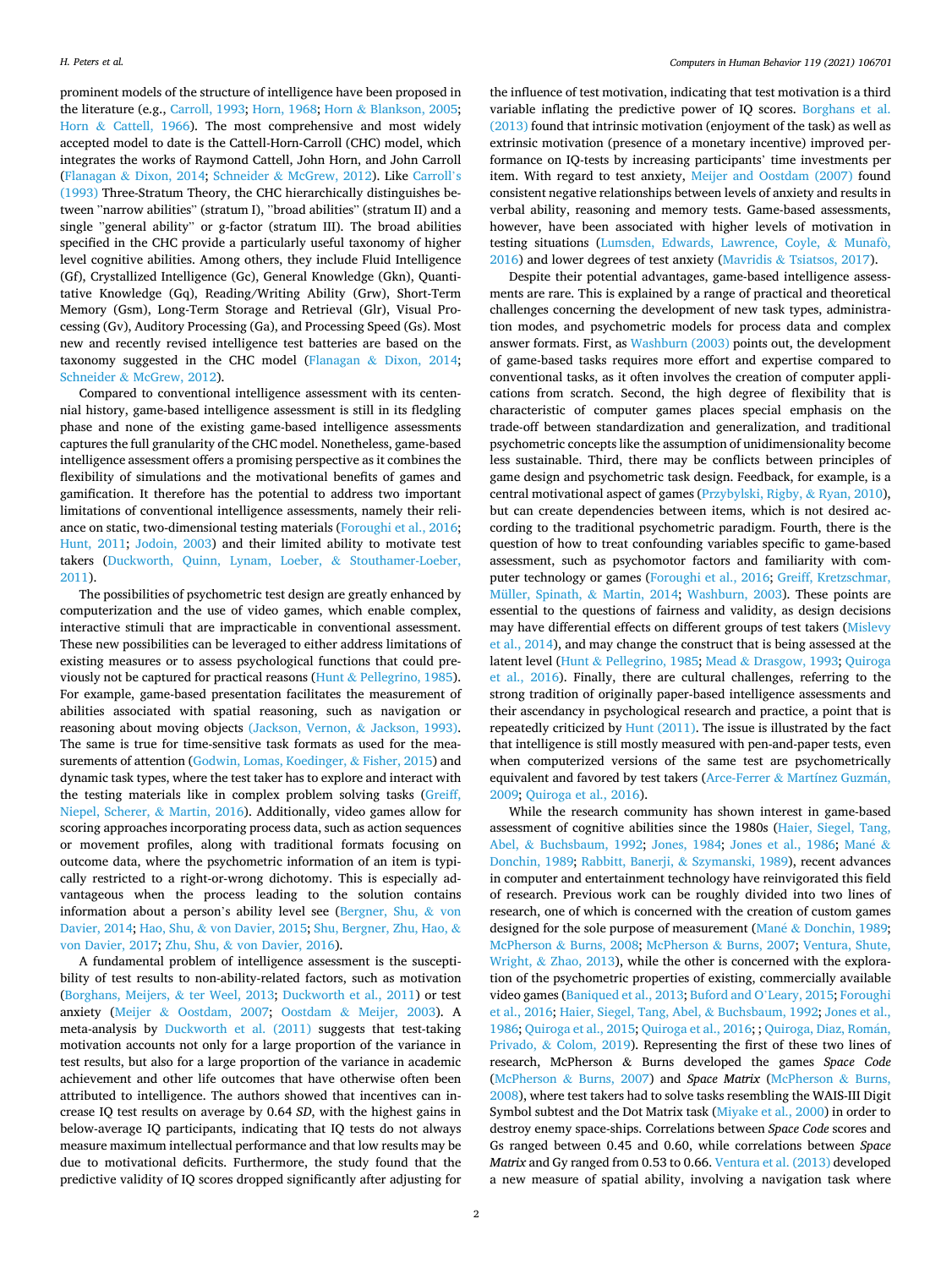test-takers have to use a first-person avatar to collect gems in a range of virtual spaces. Performance in the task was significantly correlated with three other measures of spatial ability, standardized math test scores and STEM career choices. However, self-reported experience with video games was also associated with higher test scores, indicating that game experience may confound performance scores.

The second line of game-based assessment research is concerned with the use of existing video games for intelligence measurement. [Baniqued, Lee, Voss, Basak, Cosman, DeSouza, Severson, Salthouse,](#page-11-0) & [Kramer \(2013\)](#page-11-0) analyzed relationships between performance in 20 web-based video games and a battery of cognitive tasks, finding correlations in the moderate range. [Quiroga et al. \(2015\)](#page-12-0) showed that participants' performance in a series of puzzles from the video game *Big Brain Academy* is strongly correlated with a wide range of conventional intelligence tasks at the latent level  $(r = 0.93)$ . *Big Brain Academy* is a collection of puzzle games intended to train and measure a range of cognitive abilities, which are similar to the known factors of intelligence. In two subsequent studies, [Quiroga et al. \(2016\)](#page-12-0) made use of another puzzle game, *Professor Layton and the Curious Village*, to investigate the relationship between game performance over time and intelligence. Correlations between game performance and intelligence measures peaked after about seven to 12 hours of game play. Completion time was inversely correlated with intelligence measures, suggesting that mastery of a complex task is indicative of cognitive ability. While the study provides important insights into the relationships between game performance and intelligence, the game seems too long to be used as an assessment in practice in its current form. [Foroughi et al.](#page-11-0)  [\(2016\)](#page-11-0) created a customized game-based assessment with the *Portal 2 Puzzle Creator*. *Portal 2* is a first-person puzzle-platform game, where the player has to solve problems and manipulate a three-dimensional environment in order to escape from a series of chambers. Performance in the game-based test is highly correlated with Ravens Advanced Progressive Matrices ( $r = 0.65$ ) and a latent factor representing fluid intelligence ( $r = 0.78$ ). Similar results have been reported by [Buford](#page-11-0) & O'[Leary \(2015\)](#page-11-0). More recently, [Quiroga et al. \(2019\)](#page-12-0) analyzed the relationships between performance in a wide range of commercially available video games and the stratum II intelligence factors fluid reasoning (Gf), visuo-spatial ability (Gv), and processing speed (Gs). The results confirm previous findings, showing a stong latent correlation between factors representing game performance and intelligence (*r* = 0.79).

While these studies suggest that game-based assessments may be psychometrically valid, they did not investigate process data from game log files, as commercial video games typically limit access to game-logs and do not provide opportunities to modify the underlying code [\(Quir](#page-12-0)[oga et al., 2016\)](#page-12-0). The use of process data was recently investigated in the *Wells* task ([National assessment of educational progress, 2014\)](#page-12-0), a complex problem solving task, in which test takers have to repair a virtual mechanic water pump. [Hao et al. \(2015\)](#page-11-0) found that edit distances between students' action sequences and the action sequence of the optimal solution are strongly correlated with overall scores, indicating that the edit distance to the best performance sequence contains information about test takers' ability levels. Representing action sequences as weighted directed networks, [Zhu et al. \(2016\)](#page-12-0) showed that network measures such as weighted density, centralization and reciprocity predict students' scores on the task. [Bergner et al. \(2014\)](#page-11-0) performed cluster analyses on action sequences and found relationships between cluster membership and scores, however, varying greatly with the clustering method that was employed. [Shu et al. \(2017\)](#page-12-0) propose a new Item Response Theory (IRT) model to derive ability estimates from process data. This is achieved by modelling action sequences as a Markov process and treating its state transitions as items in an IRT model, where the probability of choosing a transition depends on the latent trait. Methods like these and others (e.g., Fu, Zapata, & [Mavronikolas, 2014\)](#page-11-0) could also be used to tap into process data for game-based intelligence assessment.

## *1.2. Contributions of the present study*

Previous work has shown that the use of existing video games is a promising option for the creation of game-based assessments. However, as [Quiroga et al. \(2016\)](#page-12-0) point out, existing games are usually inflexible with regard to task design and data export. As a consequence, none of the game-based assessments reviewed above has explored the psychometric properties of process data captured from the game environment. For the present study, we used the popular video game *Minecraft* in combination with *Project Malmo* ([Johnson, Hofmann, Hutton,](#page-11-0) & Bignell, [2016\)](#page-11-0), an application programming interface (API) providing full control over the game environment, to implement a series of visuospatial and inductive reasoning tests. We were thus able to leverage the game environment of an immensely popular video game while retaining full control over task design and capturing high-resolution log-data for further analysis. The present work combines the approaches of [Baniqued](#page-11-0)  [et al. \(2013\)](#page-11-0), [Buford and O](#page-11-0)'Leary (2015), [Foroughi et al. \(2016\)](#page-11-0) and [Quiroga et al. \(2015, 2016, 2019\),](#page-12-0) who pioneered the use commercial video games for intelligence assessment, and [Bergner et al. \(2014\), Hao](#page-11-0)  [et al. \(2015\)](#page-11-0), [Zhu et al. \(2016\)](#page-12-0) and [Shu et al. \(2017\)](#page-12-0), who have started to explore the psychometric properties of process data in complex problem solving.

*Minecraft* is a digital sandbox game that enables players to design and simulate three-dimensional worlds. The player is represented as a firstperson avatar in a voxel-based environment consisting of cubic blocks. Players can create fanciful structures from a variety of materials, interact with other players and accept quests such as solving puzzles or fighting monsters. Producing raw materials through mining activities and collecting items in order to build structures are central aspects of the game. With more than 200 million copies sold since its release in 2009, *Minecraft* is among the most popular games of all time. Its popularity as well as its flexibility have recently led *Minecraft* to being used in educational applications and research [\(Dikkers, 2015](#page-11-0); [Ekaputra, Lim,](#page-11-0) & [Eng, 2013](#page-11-0); [Ellison, Evans,](#page-11-0) & Pike, 2016; [Karsenti, Bugmann,](#page-12-0) & Gros, [2017;](#page-12-0) Pusey & [Pusey, 2015](#page-12-0)). *Minecraft* has also shown potential as a tool for artificial intelligence (AI) research. *Project Malmo* is an AI experimentation platform based on *Minecraft*. It contains an API that enables researchers to integrate AI agents, design tasks and run experiments in the game environment [\(Johnson et al., 2016](#page-11-0)). The API provides full control over the configuration of the *Minecraft* environment, including spatial arrangements, target structures and data export.

We used *Project Malmo* to create a game-based assessment in *Minecraft*. The game incorporates a narrative, extensive tutorials and currently three *Minecraft*-based intelligence tasks: a matrix-based pattern completion task (PC) where the player has to infer a set of rules in order to complete a series of matrices, a mental rotation task (MR), and a spatial construction task (SC), similar to traditional block design tasks, where the player has to recreate a model structure with a limited inventory of blocks. The tasks can be classified according to the Cattell-Horn-Carrol model [\(Carroll, 1993](#page-11-0); [McGrew, 2005](#page-12-0)). The PC task would be classified as a measure of inductive reasoning belonging to the factor of fluid intelligence (Gf). The MR and SC tasks involve visuo-spatial abilities and would thus be categorized as visual processing tasks (Gv). However, the *Minecraft*-based tasks differ from their conventional counterparts in several important ways: they are implemented in an immersive three-dimensional environment that can be explored and manipulated; they focus heavily on constructed response formats; they record process data in addition to outcome data; and they are integrated in a game structure with a narrative. Hence, our *Minecraft*-based testing platform incorporates many of the advantages of game-based assessments and provides a solution to most of the practical concerns discussed in the previous section, as the *Project Malmo* API provides full control over the game environment, enabling the construction of customized task types, stimuli and data export functions in *Minecraft*. The design of the *Minecraft*-based testing platform was guided by the recommendations made by [Quiroga et al. \(2011, 2015, 2016\).](#page-12-0) A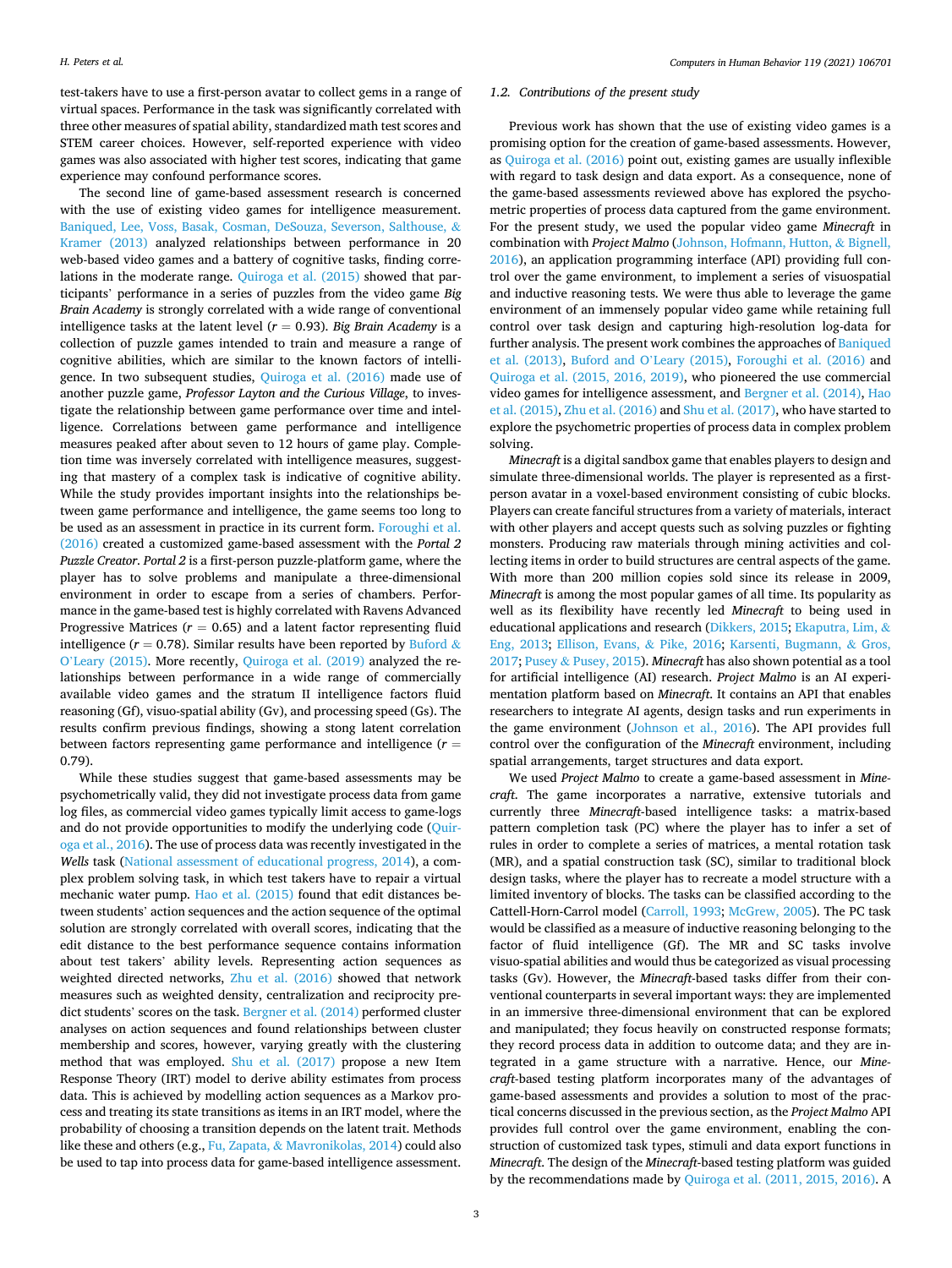detailed description of the testing platform and the implemented tasks can be found in the methods section.

The main goal of this paper is to investigate *Minecraft* and *Project Malmo* as a tool for game-based intelligence assessment. We first conduct Rasch analyses at subscale level in order to eliminate psychometrically poor items and to assess the psychometric properties of the three scales. Secondly, we assess factorial validity. We hypothesize that the items of the three scales load on distinct factors representing distinct but positively related abilities. Third, convergent validity is assessed by analyzing the relationship between the subscales of the *Minecraft*-based test and two conventional reasoning tests: Raven's Standard Progressive Matrices (RSPM; [Raven, Raven,](#page-12-0) & Court, 2000) and Vandenberg & Kuse Mental Rotations Test (VKMR; [Peters et al., 1995\)](#page-12-0). In line with previous research [\(Foroughi et al., 2016](#page-11-0); [Quiroga et al., 2015\)](#page-12-0), we hypothesize a strong positive relationship between latent factors of intellectual ability as measured in *Minecraft* and measured by conventional means. With regard to discriminant validity, we expect *Minecraft*-based subscales to show weaker relationships with paper-based tests belonging to a different factor in the Cattell-Horn-Carrol model ([Carroll, 1993](#page-11-0); [McGrew, 2005](#page-12-0)) as compared to correlations with constructs of the same factor. Furthermore, we analyze effects of gender and prior experience with the video game *Minecraft* on ability scores. Here, we hypothesize a positive effect of Minecraft experience on performance in the SC task, as the task requires relatively good command of the game controls. We also expect that there is a gender effect regarding performance in the MR and SC tasks, consistent with prior research indicating a pronounced male advantage in spatial reasoning [\(Voyer, Voyer,](#page-12-0) & Bryden, 1995). Finally, we explore the relationships between game log-data from the SC task and performance in all *Minecraft*-based tasks, as well as the conventional validation tests. First, we use supervised machine learning techniques to predict scale scores from the log-data on a hold-out set not previously used for modelling. We expect the SC log-data to be most predictive of performance in the SC task itself as compared to performance in the PC and the MR tasks if the log-data captures information about task-specific abilities. Similarly, we expect the SC log-data to be more predictive of VKMR scores as compared to RSPM scores if the log-data captures specific information about visuo-spatial reasoning (Gv). Second, we use unsupervised learning to find clusters in the log-data, which represent distinct behavioral patterns. We expect the different behavioral clusters to be associated with different levels of performance in the SC task. We use local regression models to further analyze the nonlinear relationships between individual behavioral features and performance.

# **2. Method**

# *2.1. Participants*

The three *Minecraft*-based tests as well as the validation tests Raven's Standard Progressive Matrices (RSPM) and Vandenberg & Kuse Mental Rotations Test (VKMR) were administered to a sample of Australian fifth and sixth grade primary school students. A total of 130 students took the *Minecraft*-based test. The age of the participants ranged from ten to twelve years ( $M = 11.18$ ,  $SD = 0.73$ ). In the sample there were 73 girls and 57 boys from six different classes in two schools. Out of the 130 participants, 116 had played the video game *Minecraft* before. A total of 120 data sets could be matched with paper-based test results from the RSPM and VKMR tests (69 girls, 106 with *Minecraft* experience; age *M* = 11.18,  $SD = 0.73$ ). The unmatched data was still used for scale construction and factor analyses. All other analyses were performed on the subset of data that could be matched with paper-based test results. No individual participants were excluded from the analyses. The schools were public primary schools in metropolitan Sydney chosen by the New South Wales Education Standards Authority (NESA). School principals selected which classes of grade 5 or grade 6 students participated.

#### *2.2. Materials*

The *Minecraft*-based test was created by the authors of the present paper using the *Project Malmo* API [\(Johnson et al., 2016](#page-11-0)) for the programming language Python [\(van Rossum, 1995](#page-12-0)). A key feature of the platform is its ability to record log data from the *Minecraft* game environment through a customized data export function. The version that was used in the present study comprised the three intelligence tasks Pattern Completion (PC), Mental Rotation (MR) and Spatial Construction (SC). Each subtest consisted of 12 items, some of which were later excluded as a result of the item analysis. Tutorials were used to familiarize test takers with the game controls and to minimize the effect of prior *Minecraft* experience. The first tutorial orients the test taker to basic keyboard and mouse controls. The second tutorial demonstrates how to destroy blocks and collect raw materials. The third tutorial trains the test taker to use their inventory and to build structures using the materials mined in the previous tutorial. At the end of the tutorials, there was a practice test requiring test takers to demonstrate basic command of the game controls by placing colored blocks in designated areas. The tutorial section was followed by the PC task, the MR task and the SC task, all of which are described in detail in the measures section. In order to succeed in the tasks, no controls were needed that had not been previously covered in the tutorials. All other controls that exist in the commercially available version of *Minecraft* were disabled. Tutorials, questionnaires and subtests were integrated in a space-themed narrative which we assumed would create a coherent game-like experience.

## *2.3. Measures*

The measures in the present study fall into four broad categories. First, there are the actual *Minecraft*-based scales PC, MR and SC. Second, there are other performance related measures from the *Minecraft* game environment, such as log data and data from the tutorial tasks. Third, there are self-report measures including demographics and control variables. And finally, there are the paper-based validation tests Raven's Standard Progressive Matrices (RSPM; [Raven, Raven,](#page-12-0) & Court, 2000) and Vandenberg & Kuse Mental Rotations Test (VKMR; [Peters et al.,](#page-12-0)  [1995\)](#page-12-0). The two validation tests were chosen, because they are well established measures of fluid intelligence and spacial reasoning, suitable for administration in group settings.

*Pattern completion task (PC).* The first *Minecraft*-based subtest is a matrix-based inductive reasoning test, where the test taker completes a sequence of matrices according to a set of underlying transformations, which have to be inferred from visual information. Each item presents a series of three  $3 \times 3$  matrices consisting of two to four different block colors arranged in a varying pattern. The matrices form a horizontal row, embedded in a wall facing the avatar. The matrix on the left specifies the initial configuration of each series. All other matrices in a specific item are transformations of the matrix to their left, which means they can be obtained by applying a set of rules to the blocks in the preceding matrix. Blocks of the same type are subject to identical rules: they move around and appear or disappear in the same recurring pattern. The fourth matrix in each series is a blank space that can be filled with blocks from the avatar's inventory. If the test taker fills in the correct blocks in the correct pattern, the answer is scored as correct. Test takers are allowed to delete and replace blocks. Each item has a time limit of 100 s. If the test taker does not solve the item within 100 s, the solution is scored as incorrect. The PC task is intended as a measure of fluid intelligence. The scale was constructed such that items with higher complexity, in terms of the number of different block types and the number of rules they involve, were expected to be more difficult. An example of a PC item can be found in [Fig. 1](#page-4-0).

*Mental rotation task (MR).* The second *Minecraft*-based subtest is a mental rotation task. In each item the test taker encounters a range of four structures in three-dimensional space. Each structure is placed on a  $3 \times 3$  plane and reaches up to three levels in height. Three out of the four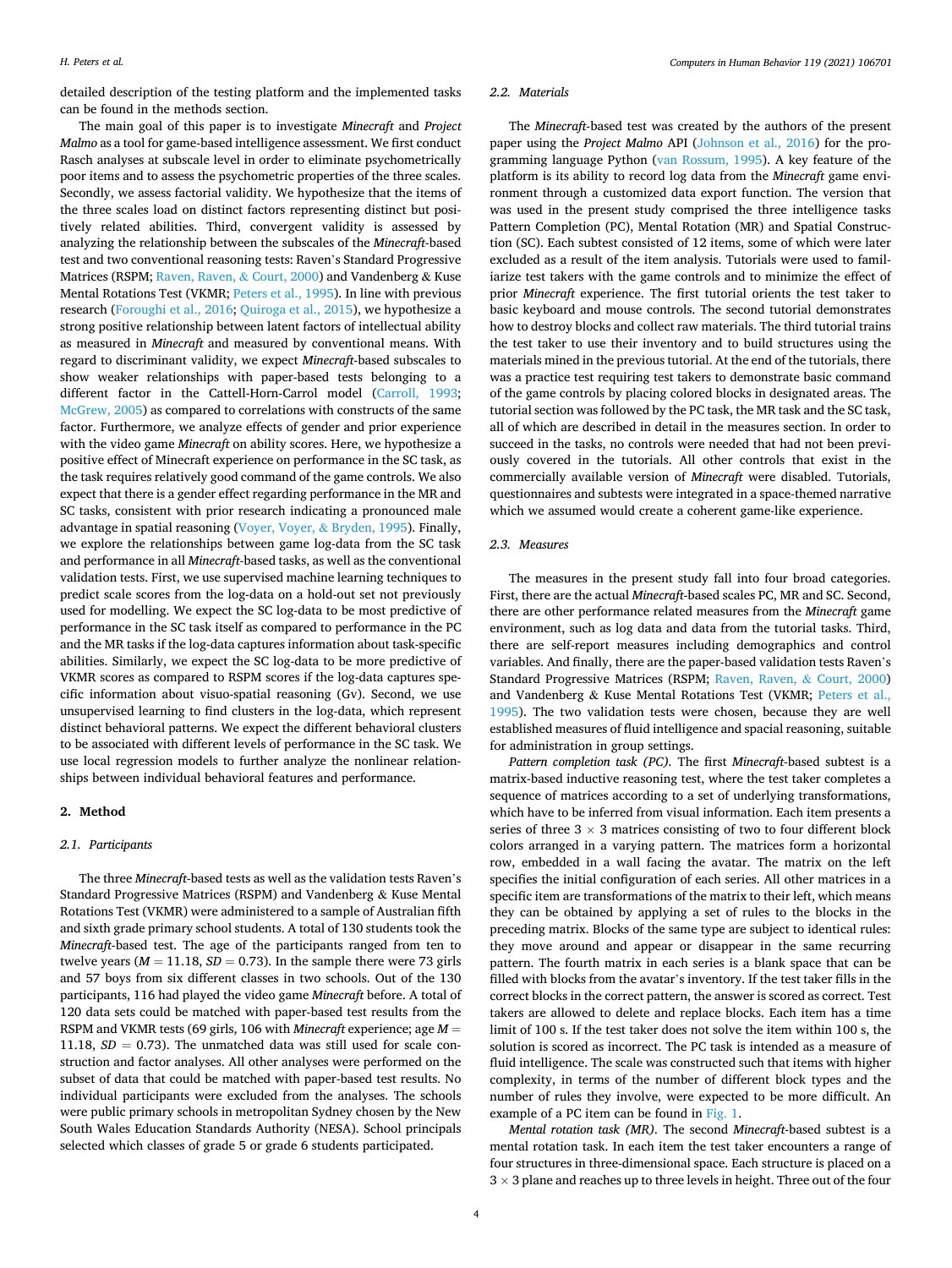<span id="page-4-0"></span>

**Fig. 1.** Screenshot of an of *Minecraft*-based Pattern Completion (PC) item, Mental Rotation (MR) item, and a Spatial Construction (SC) item in this order. Video examples can be found at <https://github.com/hp2500/MARS>.

structures in each set are identical but rotated along at least one rotation axis. One out of the four structures is different, i.e. it cannot be obtained by rotating any of the other three structures. The task requires the test taker to determine which of the structures is different. The answer is submitted by clicking on a green square that is embedded in the ground in front of each structure. Choosing the correct structure is scored as a correct answer. Choosing the wrong structure or exceeding the time limit of 100 s per item is scored as an incorrect answer. A multiple choice answer format was chosen, because constructed response instructions would have been hard to comprehend by the participants (i.e. we would have needed to specify for each item by how many degrees, along which of the three rotation axes, and in which directions the structure should be rotated). As such, the *Minecraft*-based MR task is very similar to its pen-and-paper equivalent, the Vandenberg  $\&$  Kuse Mental Rotations Test ([Peters et al., 1995\)](#page-12-0). A crucial difference is that test takers can actively change their position relative to the model structures. Being able to see the structures from different angles puts emphasis on spatial exploration as a means of gathering information that is necessary to solve the task. The scale was constructed such that items with a larger number of blocks, larger degrees of rotation and more rotation axes were expected to be more difficult. An example of an MR item can be found in Fig. 1.

*Spatial construction task (SC).* The third *Minecraft*-based subtest can be described as a virtual block design test. The test taker has to copy a three-dimensional model structure to a designated area in virtual space. Each model is placed on a  $3 \times 3$  plane and reaches up to three levels in height. The test taker can move the avatar around to investigate the model structure. The avatar is equipped with a minimal inventory of blocks, just enough to recreate the model structure. As a result the test taker is sometimes forced to plan ahead and build temporary scaffolds to place blocks that could otherwise not be placed, e.g. levitating blocks. If the structure in the designated building area is identical to the model structure, the answer is scored as correct. Each item has a time limit of 100 s. If the test taker does not solve the item within 100 s, the solution is scored as incorrect. The SC task is intended as a measure of spatial ability. The scale was constructed such that items with more blocks and higher complexity in terms of scaffolding were expected to be more difficult. An example of a SC item can be found in Fig. 1.

*Tutorial Test.* The tutorial test requires participants to demonstrate basic command of the game controls which they should have learned from the tutorials, i.e. navigating through their inventory and manipulating their environment by placing blocks. The tutorial test is a single item where the participant has to place four differently colored blocks on four designated areas of matching colors. Time spent on the tutorial test is used as a measure of proficiency with the game controls. The test has a time limit of 100 s.

*Self-report measures.* As control variables we collected age, gender (m/f) and prior *Minecraft* experience (y/n) as well as positive attitude towards video games and self-assessed gaming skills on a five-point Likert scale (see SI 1). Additionally, a test enjoyment questionnaire (TEQ) was designed to capture how much the participants liked the *Minecraft*-based test (see SI 2).

*Log data.* Log data was recorded from the game environment in real time with a resolution of up to 20 times per second. The log data can be classified into time, space and action-related variables. Time-related variables include response times, time spent on tutorials, instructions and narrative screens as well as timestamps for every other recorded piece of data. Spatial data includes an avatar's position in space (x, y, z coordinates), orientation in space (yaw, pitch) and detailed ray-casting information (coordinates of fixated point, type of fixated block, distance to fixated block). Action data captures the test taker's interactions with relevant parts of the environment, namely correctly and incorrectly placed blocks as well as the number of corrections. Essentially, enough data was collected to completely replay an individual participant's gameplay. Several aggregate-level variables were also recorded. These included distance travelled, distance between the avatar and relevant structures in the environment, and how long the cursor was pointed at relevant parts of the environment, such as answer options, or specific structures that were part of the task.

## *2.4. Design and procedure*

The tests were administered in classroom settings of about 25 students per session as part of the students' normal school day. The *Minecraft*-based tests and validation tests were administered in two separate blocks of less than 1 h each, divided by a 30-min lunch break. The two blocks were counterbalanced so that half of the sample worked through the *Minecraft*-based tests first, while the other half of the sample worked through the pen-and-paper tests first. Both administrations were invigilated and the participants were made aware of the fact that they were in a testing situation. Laptops were supplied to students with the *Minecraft*  test application pre-installed. No personal or school laptops were used.

At the beginning of the *Minecraft*-test block the participants were prompted to fill out a consent form and complete an introduction screen asking for demographics and other personal information, namely their attitude towards video games, self-assessed gaming skills and *Minecraft*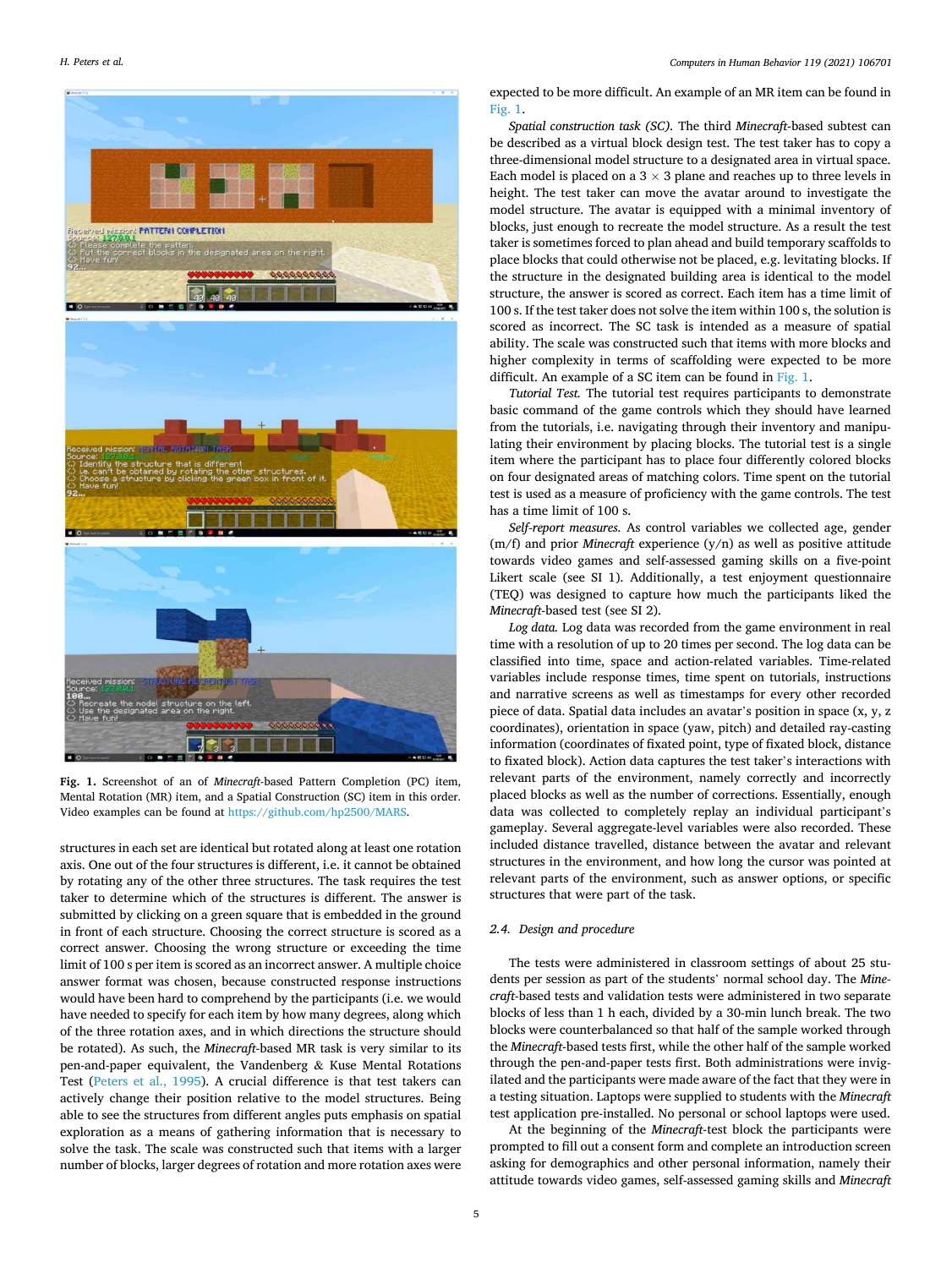experience (see SI 1). After completing the initial questionnaire, participants worked through the three tutorials and the tutorial test. In all three tutorials, the test takers were required to finish the task within a 100-s time limit. If a test taker failed a tutorial task, the tutorial was reset and the test taker had to try again until the task was successfully completed. This was to ensure that all test takers understood the controls well enough to succeed in the actual subtests and to minimize the effect of prior experience with the *Minecraft* game controls. After the tutorials, the PC task, the MR task and the SC task were completed in this order. The first two items of each task were training items. At the end of the *Minecraft*-test block, the participants completed the test enjoyment questionnaire (see SI 2).

In the pen-and-paper block the participants first completed the VKMR and then the RSPM. The VKMR was administered first, because it is a timed test, which had the advantage that all participants finished the test roughly at the same time. The RSPM test was administered with a time limit of 40 min. Participants who finished early were instructed to stay at their desks and remain quiet.

## **3. Results**

#### *3.1. Rasch analyses and scale construction*

The item analyses of the three *Minecraft*-based subscales were based on the Rasch model. The Rasch model is an item-response theory (IRT) model, in which the probability of a specific item response (in our case correct/incorrect) is modeled as a logistic function of a person parameter (ability) and an item parameter (difficulty). Higher difficulty of an item is associated with a lower probability for test takers to solve the item correctly. Test takers with higher ability, on the other hand, are more likely to solve items correctly. The parameters are fitted such that, given a specific difficulty parameter value for each item and a specific ability parameter value for each test-taker, the overall likelihood of the observed data is maximized (Smith & [Smith, 2004](#page-12-0)). In order to create scales that were in line with the assumptions of the Rasch model, we used stepwise item elimination. The first two items of every subscale were training items and were therefore excluded from the start. Other items were sequentially excluded from each subscale in case of low variance (more than 95% of the cases in one answer category) and significant misfit ( $p < .05$ ) in the  $\chi^2$ -based item total fit statistic (e.g., Smith  $\&$  [Smith, 2004](#page-12-0)). In each iteration the item with the highest  $\chi^2$ -value was eliminated until no item significantly misfitted the model. Exceptions to this rule were made in cases where the exclusion of such items would have resulted in a problematic overall model fit in Andersen's likelihood ratio test or scale length dropping below six items. Andersen's likelihood ratio test allows to assess whether parameters estimates differ between subsamples created by spliting the overall sample. If the model holds, the parameter estimates do not vary significantly between the subsamples [\(Engelhard, 2013](#page-11-0)). All steps of the analysis as well as parameter estimation were performed with the R package eRm [\(Mair, Hatzinger,](#page-12-0)  $\&$ [Maier, 2009\)](#page-12-0).

In the three *Minecraft*-based subtests PC, MR and SC, 4.9%, 5.5% and 3.1% of the data was missing due to technical glitches during test administration. The data was missing completely at random (MCAR) according to Little'[s \(1988\)](#page-12-0) MCAR test (all *p >* .054). The values were imputed using a random forest algorithm [\(Stekhoven](#page-12-0) & Buhlmann, [2012\)](#page-12-0), a non-parametric technique that has proven to be effective for imputation of responses in the context of Rasch analysis ([Golino and](#page-11-0)  [Gomes, 2016\)](#page-11-0).

In the PC scale, item pc4 was excluded due to low variance and item pc12 due to low item fit. Andersen's likelihood ratio tests demonstrated acceptable overall model fit under the median split criterion  $(\chi^2(7) =$ 10.59,  $p = .158$ ) and the mean split criterion ( $\chi^2(7) = 7.401$ ,  $p = .388$ ). In the final 8-item scale, part-whole corrected point-biserial correlations ranged from 0.28 to 0.57 (*M* = 0.43, *SD* = 0.10). Cronbach's alpha was α

 $= 0.735$ . In the MR scale, items mr9, mr12 and mr11 were excluded due to low item fit. Item mr7 was retained despite low item fit, as the item was essential to overall model fit. Overall model fit in Andersen's likelihood ratio test was acceptable under the mean split criterion  $(\chi^2(6)$  = 4.28,  $p = .64$ ) and under the median split criterion ( $\chi^2(6) = 2.67$  ( $p =$ .85). Part-whole corrected point-biserial correlations in the final 7-item scale ranged from 0.21 to 0.42 ( $M = 0.33$ ,  $SD = 0.069$ ). Cronbach's alpha was  $\alpha = 0.61$ . In the SC scale, items sc3 and sc5 were excluded due to low variance and items sc11 and sc4 were excluded due to low item fit. Item sc9 was retained despite marginal item misfit, as it correlated well with the rest of the scale and scale length was not to be further reduced. Andersen's likelihood ratio tests were not meaningful due to a lack of variance in some of the subgroups produced by the splits. Alternative measures of model fit, specifically Pearson's  $R^2$  and area under the receiver-operating-characteristic curve (AUC) as proposed by [Mair et al. \(2008\)](#page-12-0), demonstrated good model fit ( $R^2 = 0.69$ ,  $AUC =$ 0.96). In the final 6-item scale, part-whole corrected point-biserial correlations ranged from 0.35 to 0.61 ( $M = 0.50$ ,  $SD = 0.10$ ). Cronbach's alpha was  $\alpha = 0.76$ . Item level statistics for all *Minecraft*-based subscales can be found in Table 1. For scale level statistics, please see [Table 2.](#page-6-0) For a graphical depiction of item information curves, see SI 3. Additional psychometric analyses based on classical test theory (CTT) are reported in SI 4.

# *3.2. Construct validity*

#### *3.2.1. Factorial validity*

We tested for factorial validity across all three subscales. For this purpose we conducted a confirmatory factor analysis using the lavaan R package [\(Rosseel, 2012\)](#page-12-0). We assumed a three-factor structure with latent variables corresponding to the three *Minecraft*-based scales and a single higher order factor representing g. Individual items of the reduced scales were used as indicators. PC items were expected to load on one factor representing inductive reasoning and MR and SC items were expected to load on two factors representing distinct spatial abilities. The estimation method was maximum likelihood and we used standardized

# **Table 1**

Results of item analyses - retained items.

| item      | diff    | se   | cor  | $\gamma^2$ -fit | df  | $\boldsymbol{p}$ | sp   |
|-----------|---------|------|------|-----------------|-----|------------------|------|
| PC        |         |      |      |                 |     |                  |      |
| pc3       | $-1.44$ | 0.24 | 0.43 | 83.82           | 114 | 0.99             | 0.81 |
| pc9       | $-0.77$ | 0.21 | 0.48 | 79.84           | 114 | 1.00             | 0.71 |
| pc10      | $-0.72$ | 0.21 | 0.28 | 127.61          | 114 | 0.22             | 0.71 |
| pc5       | $-0.67$ | 0.21 | 0.57 | 66.92           | 114 | 1.00             | 0.70 |
| pc8       | 0.00    | 0.20 | 0.41 | 123.52          | 114 | 0.30             | 0.59 |
| pc7       | 0.55    | 0.20 | 0.39 | 122.14          | 114 | 0.33             | 0.50 |
| pc6       | 0.68    | 0.20 | 0.54 | 91.74           | 114 | 0.95             | 0.47 |
| pc11      | 2.37    | 0.26 | 0.32 | 108.32          | 114 | 0.68             | 0.21 |
| <b>MR</b> |         |      |      |                 |     |                  |      |
| mr5       | $-0.35$ | 0.18 | 0.36 | 99.03           | 110 | 0.76             | 0.49 |
| mr3       | $-0.31$ | 0.18 | 0.29 | 118.59          | 110 | 0.27             | 0.48 |
| mr4       | $-0.27$ | 0.18 | 0.29 | 115.67          | 110 | 0.34             | 0.47 |
| mr7       | $-0.20$ | 0.18 | 0.21 | 139.25          | 110 | 0.03             | 0.46 |
| mr6       | 0.08    | 0.18 | 0.35 | 104.64          | 110 | 0.63             | 0.40 |
| mr8       | 0.08    | 0.18 | 0.42 | 95.77           | 110 | 0.83             | 0.40 |
| mr10      | 0.97    | 0.21 | 0.37 | 98.13           | 110 | 0.78             | 0.25 |
| SC        |         |      |      |                 |     |                  |      |
| sc6       | $-3.26$ | 0.37 | 0.42 | 47.60           | 108 | 1.00             | 0.84 |
| sc7       | $-2.34$ | 0.32 | 0.52 | 123.58          | 108 | 0.14             | 0.75 |
| sc8       | $-1.14$ | 0.29 | 0.61 | 66.80           | 108 | 1.00             | 0.62 |
| sc9       | 1.36    | 0.29 | 0.53 | 141.86          | 108 | 0.02             | 0.34 |
| sc10      | 1.56    | 0.29 | 0.58 | 44.49           | 108 | 1.00             | 0.32 |
| sc12      | 3.83    | 0.43 | 0.35 | 29.82           | 108 | 1.00             | 0.10 |

*Note:*  $PC =$  pattern completion task,  $MR =$  mental rotation task,  $SC =$  spatial construction task, diff  $=$  item difficulty, se  $=$  standard error, cor  $=$  part-whole corrected point-biserial correlations of item and scale,  $\chi^2$  = chi-square item total fit,  $df = degrees of freedom of item fit statistic,  $p =$  significance level of item fit$ statistic,  $sp =$  proportion of participants who solved the item.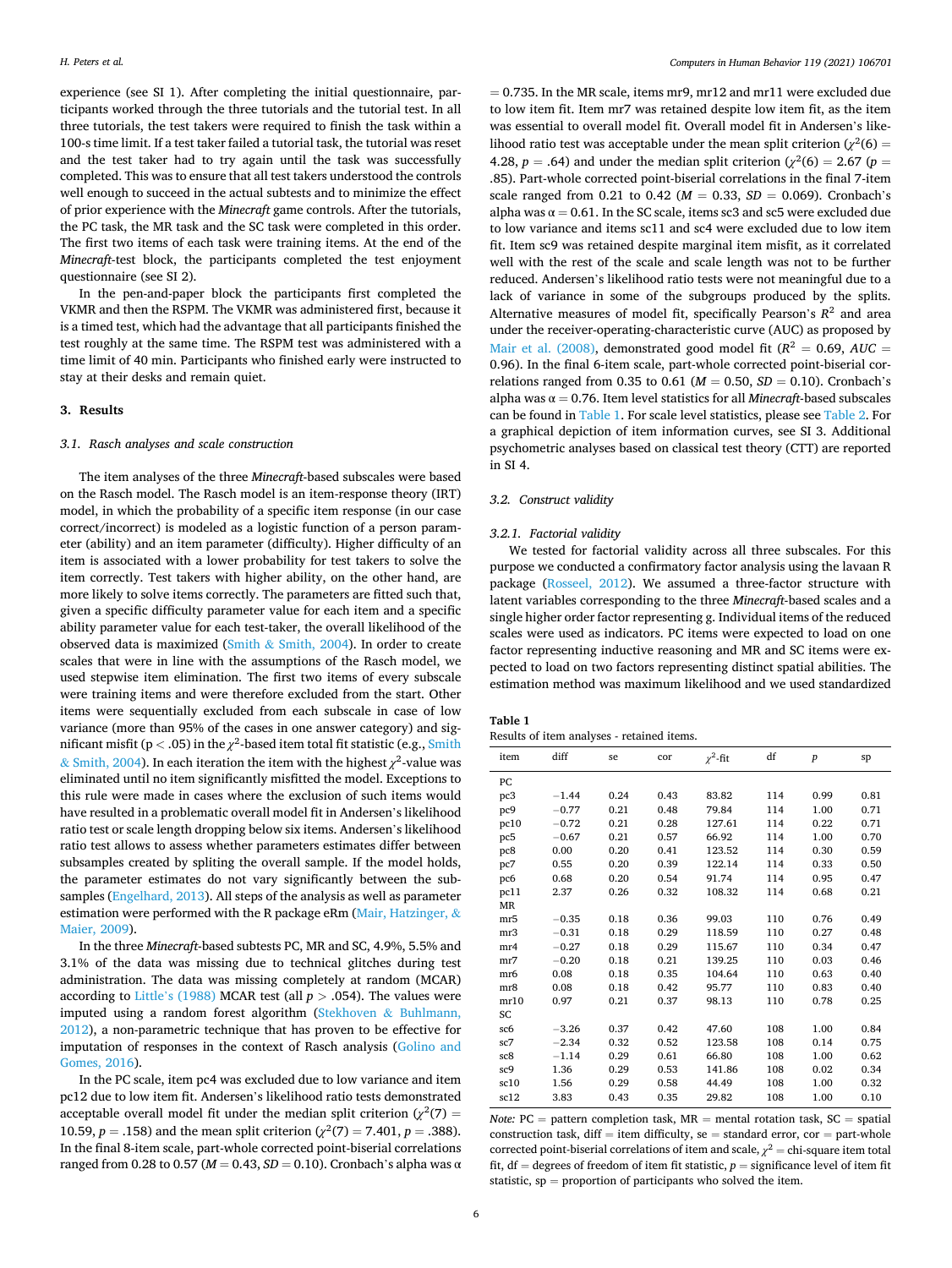#### <span id="page-6-0"></span>**Table 2**  Scale level statistics.

|             | М       | SD   | miss  | LR   | <b>AUC</b> | BIC | Alpha |  |
|-------------|---------|------|-------|------|------------|-----|-------|--|
| PC          | 0.55    | 1.73 | 4.89% | .39  | .87        | 616 | .74   |  |
| MR          | $-0.40$ | 1.42 | 5.55% | .638 | .77        | 663 | .61   |  |
| SC          | $-0.06$ | 2.70 | 3.10% |      | .96        | 217 | .76   |  |
| <b>VKMR</b> | 12.0    | 5.73 |       |      |            |     | .90   |  |
| <b>RSPM</b> | 33.7    | 4.92 |       |      |            |     | .76   |  |
|             |         |      |       |      |            |     |       |  |

*Note.*  $PC =$  pattern completion task,  $MR =$  mental rotation task,  $SC =$  spatial construction task, VKMR = Vandenberg & Kuse Mental Rotations Test, RSPM = Raven's Standard Progressive Matrices; *M* = mean score or ability estimate, *SD*   $=$  standard deviation of sores or ability estimates, miss  $=$  rate of missing values,  $LR = p$  value of Andersen's likelihood ratio test (mean split),  $AUC = area$  under Receiver-Operating-Characteristic (ROC) curve, BIC = Bayes Information Criterion, Alpha = internal consistency.

latent factors while allowing for free estimation of all factor loadings.

Model fit in the hypothesized oblique three-factor-model with a higher-level factor was not acceptable with a comparative fit index (CFI) of 0.82 and a root mean square error of approximation (RMSEA) of 0.060. It is likely that model fit was negatively affected by MR items, showing relatively low standardized factor loadings, one of which (mr7) was non-significant  $(p = .16)$ . Since the MR scale was also problematic in terms of unidimensionality according to [Drasgow](#page-11-0)  $&$  Lissak's (1983) modified parallel analysis ( $p = .01$ ), it is plausible that it's items do not load well on a single factor in the overall model. We therefore performed another CFA with just PC and SC items as indicators. The model clearly supported a two-factor solution with a higher-level factor, exhibiting good model fit (CFI =  $0.97$ , RMSEA =  $0.031$ ). The model fit the data significantly better than a one-factor solution  $(\chi^2(1) = 70.8, p < .001)$ and a model with orthogonal factors and not higher-level factor  $(\chi^2(1)=$ 22.0,  $p < .001$ ). All indicators showed significant positive factor loadings, with standardized coefficients ranging from 0.33 to 0.71. The results confirm that the items of the PC and SC scales load on two distinct but related factors. For graphical representations of the model structures including standardized factor loadings, variances and covariances, please see SI 5 and SI 6. Model fit statistics of all tested models can be found in Table 3.

#### *3.2.2. Convergent validity*

We used a structural equation model (SEM) to test for the correlation of two latent variables representing an overall *Minecraft*-based measure of intelligence and an overall paper-based measure of intelligence. As multivariate normality was not satisfied according to the Henze-Zirkler test ( $HZ = 1.05$ ,  $p = .008$ ), we used the MLM estimation procedure which is robust against violations of the normality assumption (Satorra & [Bentler, 1994](#page-12-0)). The SEM contained a latent variable based on scale-level scores of the PC and SC scales on the one hand and another latent variable based on RSPM and VKMR scores on the other hand. MR was left aside, as it did not fit in the assumed factor structure. We

| Table 3                            |  |  |
|------------------------------------|--|--|
| Enetorial validity. CEA fit etatic |  |  |

|                                    | Factorial validity - CFA fit statistics. |                               |                                 |                                                                            |                                    |                                      |  |  |  |
|------------------------------------|------------------------------------------|-------------------------------|---------------------------------|----------------------------------------------------------------------------|------------------------------------|--------------------------------------|--|--|--|
| Model                              |                                          | df                            | <b>CFI</b>                      | 90% CI RMSEA                                                               | <b>SRMR</b>                        | AIC                                  |  |  |  |
| 1<br>$\overline{2}$<br>3<br>4<br>5 | 272<br>390<br>298<br>84<br>155           | 186<br>189<br>189<br>75<br>77 | .82<br>.58<br>.77<br>.97<br>.76 | [.044, .075]<br>[.078, .10]<br>[.052, .081]<br>[.000, .061]<br>[.068, .11] | .089<br>.10<br>.12<br>.058<br>.089 | 3083<br>3194<br>3103<br>1874<br>1941 |  |  |  |
| 6                                  | 106                                      | 77                            | .91                             | [.025, .078]                                                               | .12                                | 1892                                 |  |  |  |

*Note.* Models:  $1 =$  Three factors with higher level factor,  $2 =$  One factor,  $3 =$ Three orthogonal factors,  $4 = Two factors$  with higher level factor (MR excluded),  $5 =$  One factor (MR excluded),  $6 =$  Two orthogonal factors (MR excluded),;  $CFI = \text{comparative fit index}$ ; RMSEA = root-mean-square error of approximation;  $CI = confidence$  interval;  $SRMR = standardized$  root mean square residual, AIC = Akaike's information criterion.

expected a positive relationship between the latent variables. In accordance with our hypotheses, the SEM exhibited good model fit (robust CFI = .99) and the latent factors of *Minecraft*-based and paper-based tests showed a strong positive relationship ( $r = 0.72$ ,  $p = .002$ ). The model structure is depicted in Fig. 2. For measurement models of the PC and SC scales, please see SI 7.

To test for convergent validity at subtest level we used Spearman's correlations, because some of the test scores were non-normal. The correlation between PC and RSPM was significant (*rs*(118) = 0.28, *p <* .001), but the effect size was somewhat lower than expected. The correlation between MR and VKMR was significant with a moderate effect size ( $rs(118) = 0.39$ ,  $p < .001$ ). The SC scale showed a significant correlation with VKMR ( $rs(118) = 0.39$ ,  $p < .001$ ). All other correlations ranged from  $rs(118) = 0.20$  to  $rs(118) = 0.46$  showing significant relationships between all pairs. A comprehensive overview of effect sizes can be found in [Table 4.](#page-7-0) Subtest correlations based on simple sum scores without item elimination can be found in SI 8. Subtest correlations controlling for the order of test administration are reported in SI 9. The results were highly consistent with the results reported above.

#### *3.2.3. Discriminant validity*

To assess discriminant validity we used Pearson's and Filon's z-test ([Diedenhofen](#page-11-0) & Musch, 2015) to test for differences between correlations expected to be high (e.g. MR and VKMR) and correlations expected to be comparatively low (e.g. MR and RSPM). The highest correlations were expected between PC and RSPM, both of which are matrix-based tasks (Gf), and between MR, SC and VKMR, all of which are spatial reasoning tasks (Gv). The correlations between PC and VKMR, MR and RSPM as well as SC and RSPM on the other hand were expected to be positive but significantly lower, as the tasks belong to related but distinct factors in the Cattell-Horn-Carroll model [\(Carroll, 1993](#page-11-0); [McGrew, 2005](#page-12-0)). Contrary to our hypothesis, the correlation between PC and VKMR was not significantly lower than the correlation between PC and RSPM  $(z = -1.26, p = .90)$ . The correlation between MR and RSPM was lower than the correlation between MR and VKMR, but the difference was only marginally significant  $(z = 1.33, p = .09)$ . In line with our hypothesis, the *Minecraft*-based SC scale showed its highest correlation with VKMR and its correlation with RSPM was significantly lower ( $z =$  $2.08, p = .018$ .

## *3.3. Effects of gender and minecraft experience*

We used pairwise Welch tests and Wilcoxon rank-sum tests to determine the effect of gender and *Minecraft* experience on ability estimates at subscale-level. We did not expect gender or *Minecraft* experience to have an effect on performance in the PC task. However, we suspected a gender effect in the MR task and the SC task and an effect of *Minecraft* experience in the SC task. As expected, Welch's t-tests showed no significant group differences in the PC task (all *p >* .10). Furthermore, there were no significant group differences in the MR task (all  $p > .14$ ). In the SC task, on the other hand, there were significant group differences with regard to gender (*t*(104.9) = −3.361, *p <* .001, *d* = 0.62) and prior *Minecraft* experience (*t*(15.97) = −2.96, *p* = .005, *d* = 0.91). For comparison, the conventional assessments did not exhibit any



**Fig. 2.** Structural equation model (SEM) of the latent relationship between *Minecraft*-based and paper-based intelligence measures; PC = pattern completion task,  $SC =$  spatial construction task,  $VKMR =$  Vandenberg & Kuse Mental Rotations Test, RSPM = Raven's Standard Progressive Matrices.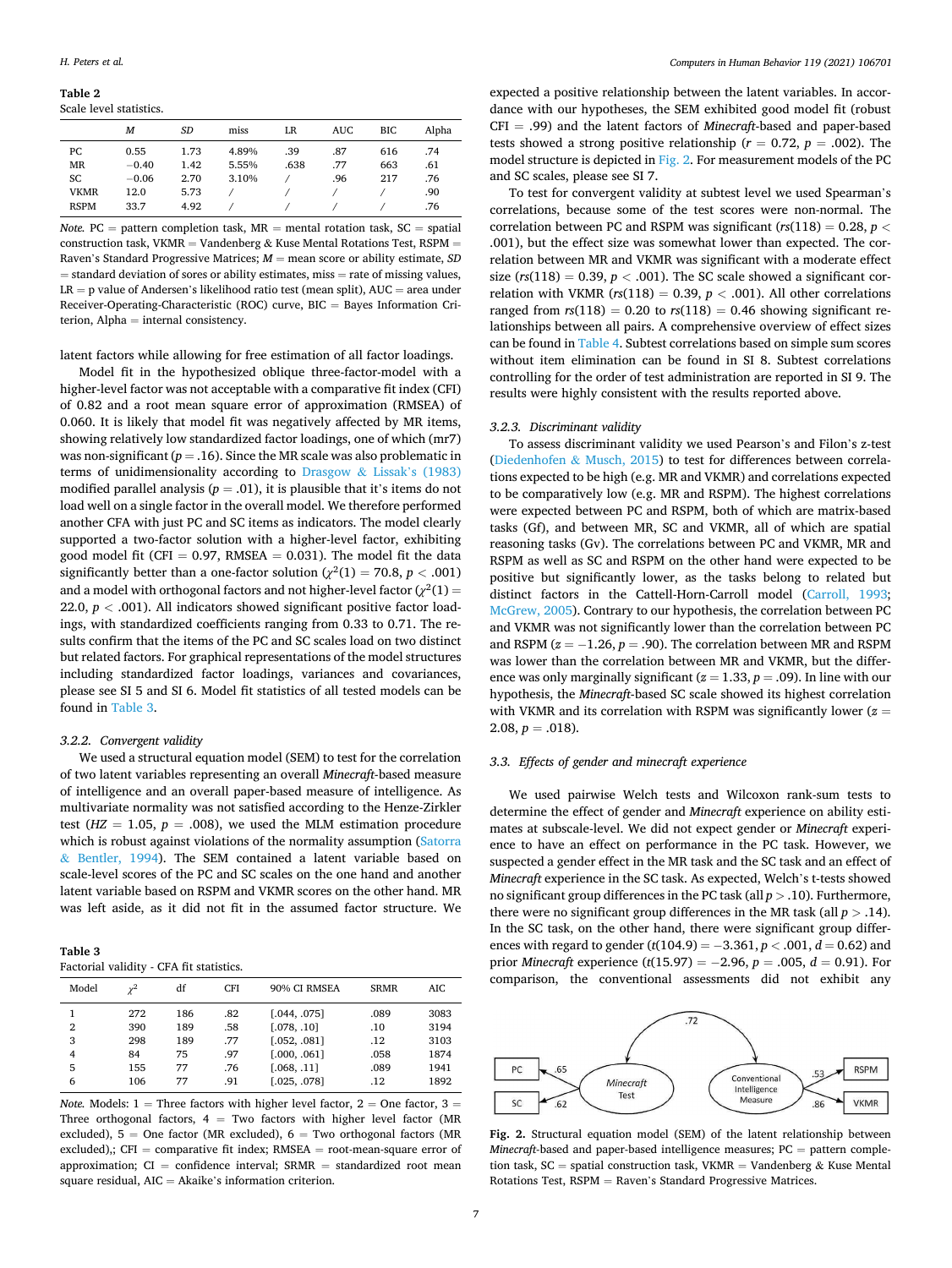#### <span id="page-7-0"></span>**Table 4**

Convergent validity - Spearman's correlation coefficients.

|             | PС       | MR       | SC       | <b>VKMR</b> | <b>RSPM</b> |
|-------------|----------|----------|----------|-------------|-------------|
| PС          | (.73)    |          |          |             |             |
| <b>MR</b>   | $.20*$   | (.62)    |          |             |             |
| SC          | $.41***$ | $.20*$   | (.76)    |             |             |
| <b>VKMR</b> | $.39***$ | $.39***$ | $.39***$ | (.90)       |             |
| <b>RSPM</b> | $.28**$  | $.28**$  | $.20*$   | $.46***$    | (.76)       |

Note. PC = pattern completion task,  $MR$  = mental rotation task,  $SC$  = spatial construction task, VKMR = Vandenberg & Kuse Mental Rotations Test, RSPM = Raven's Standard Progressive Matrices, \*p *<* .05, \*\*p *<* .01, \*\*\*p *<* .001; diagonal shows internal consistencies.

significant group differences (all *p >* .05).

No group differences were found with regard to enjoyment of the *Minecraft* testing experience between male and female participants (*t*   $(93.9) = 0.57$ ,  $p = .57$ ) and between participants with and without *Minecraft* experience  $(t(16.24) = -1.8384, p = .084)$ . Furthermore, there were no group differences with regard to participants' positive attitude towards video games (all  $p > .075$ ), but with regard to self-assessed gaming skills (all *p <* .020), as males and participants with *Minecraft*  experience tended to rate their skills more favorably. Self-assessed gaming skills, in turn, were correlated with PC scores (*rs*(118) = 0.21, *p* = .024) and SC scores (*rs*(118) = 0.37, *p <* .001). Group differences with regard to gender in the SC task persisted when the effect of selfassessed gaming skills was partialled out  $(t(105) = -2.38, p = .019)$ , but group differences with regard to *Minecraft* experience did not (*t*   $(15.6) = -1.98$ ,  $p = .066$ ). Similarly, the differences remained significant when correcting for time spent on the tutorial test, which was negatively correlated with SC task performance (*rs*(118) = −0.32, *p <* .001) and can be interpreted as an inverse proxy of actual *Minecraft* skills (gender: *t*(95.1) = −3.36, *p* = .001; *Minecraft* experience: *t*(14.3) =  $-2.16, p = .049$ ).

All comparisons were reexamined using a Wilcoxon rank-sum text as a non-parametric alternative to the *t*-test. The Wilcoxon tests showed several additional group differences, namely an effect of gender on VKMR-scores ( $p = .035$ ), as well as an effect of gender and *Minecraft* experience on positive attitude towards video games (both *p <* .046). Structurally, however, the results are comparable as SC remains the only *Minecraft*-based task where significance persists after a Bonferronicorrection for multiple comparisons. For a detailed overview of group differences with effect sizes and significance levels, please see Table 5.

## *3.4. Exploring behavioral data from game-logs*

In order to explore whether the log data collected through the *Project* 

**Table 5** 

| Group comparisons - gender and minecraft-experience. |  |
|------------------------------------------------------|--|
|------------------------------------------------------|--|

|             | gender            |                  |                  | Minecraft experience |                  |         |
|-------------|-------------------|------------------|------------------|----------------------|------------------|---------|
|             | d                 | p                | $p^*$            | d                    | $\boldsymbol{p}$ | $p^*$   |
| PC          | 0.31              | .10              | .054             | 0.20                 | .60              | .74     |
| <b>MR</b>   | 0.20 <sub>†</sub> | .14 <sub>†</sub> | .16 <sup>†</sup> | 0.069                | .79              | .84     |
| SC          | $0.62\dagger$     | $< .001+$        | $< .001+$        | $0.91\dagger$        | $.004+$          | $.001+$ |
| <b>RSPM</b> | $-0.14$           | .46              | .87              | $-0.44$              | .23              | .11     |
| <b>VKMR</b> | $0.32+$           | $.05+$           | $.035+$          | $-0.17$              | .51              | .53     |
| TEO         | $-0.11$           | .57              | .57              | 0.54                 | .084             | .066    |
| <b>PAVG</b> | 0.31              | .098             | .012             | 0.68                 | .075             | .046    |
| SAGS        | 0.57              | .003             | 1.001            | 0.84                 | .020             | .006    |

*Note.* Results of Welch's t-tests and Wilcoxon rank-sum tests, *p*\* indicates *p* value of Wilcoxon rank-sum tests, †denotes one sided hypothesis, positive effect sizes indicate higher sores for male participants or participants with prior *Minecraft*  experience, respectively;  $PC =$  pattern completion task,  $MR =$  mental rotation task, SC = spatial construction task, RSPM = Raven's Standard Progressive Matrices, VKMR = Vandenberg & Kuse Mental Rotations Test, TEQ = test enjoyment questionnaire score, PAVG = positive attitude towards video games, SAGS = self-assessed gaming skills.

*Malmo* API encodes information about test takers' ability levels, we employed supervised machine learning techniques to predict sub-scale scores in the *Minecraft* test and the pen-and-paper tests, based on aggregate features derived from the logged variables. Considering the scope of the present paper we focus on log-data from the SC task, as the SC task provides the most opportunities for test takers to interact with the game environment, compared to the PC and MR tasks. Specifically, we used random forest regression models ([Breiman, 2001](#page-11-0)) in conjunction with a nested cross validation scheme to assess how well the test scores could be predicted from the log data. Random forest models were fitted with 500 regression trees and up to 26 randomly selected features per split. In order to identify the optimal number of features used for each split we searched a hyper-parameter space including all even numbers between two and 26 and picked the model configuration that performed best on a validation set. This model was then evaluated on a testing set consisting of hold-out data. The inner loop of the cross-validation scheme used 10-fold cross-validation for hyper-parameter tuning, while the outer loop used Monte-Carlo cross validation with an 85/15 split and 30 iterations to estimate generalized model performance on testing data, which had not been previously used for training. The analyses were performed with the Caret [\(Kuhn, 2008\)](#page-12-0) machine learning package for R.

The features that were used for modelling capture how test takers interact with the game environment. We extracted the range, mean and standard deviation of each of the following variables: X, Y and Z coordinates of the avatar's position in space; X, Y and Z coordinates of the point in space that the cursor was focused on; the avatar's distance to the point in space that the cursor was focused on; the pitch (the vertical orientation of the avatar, i.e. looking up or down); the yaw (the horizontal orientation of the avatar, i.e. looking left or right). Additionally, we extracted overall distance travelled, as well as the time spent facing the model structure, the time spent facing the target structure, and the ratio of the two. Taken together, these 28 features provide a relatively complete picture of a test taker's idiosyncratic interactions with the virtual environment. We purposefully decided not to use metrics like the number of correctly placed blocks or completion times, because such data would have revealed too much information about the solution process and would have rendered the prediction problem trivial.

We found that the SC log-data was highly predictive of performance in the SC task, where the average correlation between predicted and observed test scores was  $r = 0.67$ . The SC log-data was less predictive of performance in the PC task, where the average correlation between predicted and observed test scores was  $r = 0.25$ , and in the MR task, where the average correlation between predicted and observed test scores was  $r = 0.20$ . Finally, the SC log-data predicted performance in the VKMR test, where the correlation between predicted and observed scores was on average  $r = 0.21$ , but not in the SPM test, where the average correlation was only  $r = 0.04$ . An overview of the results including error metrics can be found in Table 6.

To further explore the idea that the log-data can provide information about differentially successful solution strategies, which may be indic-

| Table 6                                                |  |
|--------------------------------------------------------|--|
| Evaluation of performance prediction from SC log-data. |  |

|             | <b>RMSE</b> |     | <b>MAE</b> |           | r   |     |
|-------------|-------------|-----|------------|-----------|-----|-----|
|             | М           | SE  | M          | <b>SE</b> | M   | SE  |
| SC          | .77         | .03 | .64        | .02       | .67 | .02 |
| PC          | 1.18        | .03 | .95        | .03       | .25 | .03 |
| <b>MR</b>   | .96         | .09 | .81        | .08       | .20 | .11 |
| <b>VKMR</b> | 1.21        | .03 | 1.00       | .03       | .21 | .03 |
| <b>SPM</b>  | 1.33        | .03 | 1.08       | .02       | .04 | .04 |

*Note.* Means and standard errors of evaluation metrics over 30 Monte-Carlo cross-validation iterations;  $RMSE = root$  mean squared error,  $MAE = mean$ absolute error,  $r =$  Pearson's correlation coefficient of predicted and observed test scores.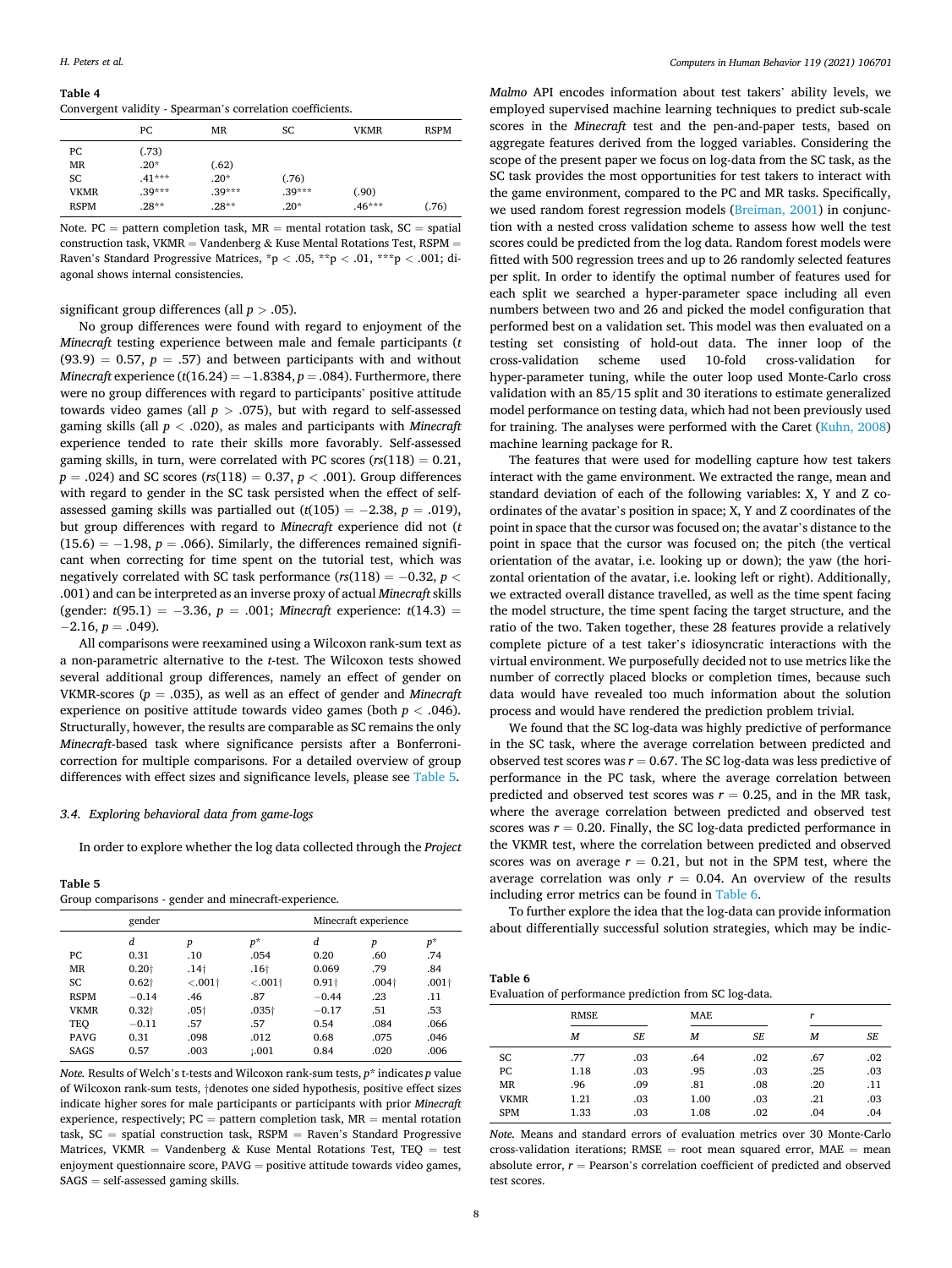ative of different ability levels, we adopted an unsupervised learning approach. First, we used the Uniform Manifold Approximation and Projection (UMAP; [McInnes, Healy,](#page-12-0) & Melville, 2018) algorithm in conjunction with density-based spatial clustering (DBSCAN; [Ester,](#page-11-0)  [Kriegel, Sander,](#page-11-0) & Xu, 1996) to find clusters in the previously described 28-dimensional feature space. The clustering algorithm assigns data points to groups, such that similar data points are grouped together in the same cluster. The analysis revealed five distinct clusters (Fig. 3). We then analyzed between-cluster performance differences using analysis of variance (ANOVA) and a series of pairwise group comparisons. The ANOVA revealed significant differences in overall SC scores between clusters ( $F(4,115) = 8.77$ ,  $p < .001$ ). Cluster differences accounted for 23% of the variance in SC scores ( $R^2 = 0.23$ ). Pairwise group comparisons revealed that cluster 3 in particular stood out for being associated with very low SC scores ( $M = -3.20$ ,  $SD = 1.93$ ), whereas cluster 1 was associated with particularly high scores  $(M = 1.22, SD = 1.92)$ . Performance differences between cluster  $2 (M = -0.68, SD = 2.63)$ , cluster 4 (*M* = 0.61, *SD* = 2.50) and cluster 5 (*M* = 0.85, *SD* = 2.41) were less extreme. The results of all pairwise t-tests can be found in SI 10.

In order to gain a detailed understanding of the associations between specific behavioral patterns and SC test scores, we extracted feature importance scores (permutation importance; [Breiman, 2001](#page-11-0)) from each of the random forest models evaluated in the outer cross-validation loop. The importance scores of each feature were averaged across all 30 cross-validation iterations. The results show that the features varied greatly in their predictive power. The avatar's position on the vertical axis (Y\_Pos\_Mean, Y\_Pos\_SD), the distance that was travelled within the game environment (Distance\_Travelled), the mean distance to the point in the environment that the cursor was aimed at (Ray\_Dist\_Mean), and the range of the degree to which the avatar was oriented along the vertical axis (Pitch\_Range) were identified as the most important predictors. A full ranking of the features by permutation importance can be found in SI 11. Importantly, the feature importance scores include complex non-linear effects and interactions, which prevents a directional interpretation of the scores. To investigate the non-linear relationships between the five most important features and SC test scores we fitted a series of local regression models using locally estimated scatter plot smoothing (LOESS; [Cleveland, 1979\)](#page-11-0). The resulting regression curves are depicted in Fig. 4. All of the depicted relationships are non-linear: while there is a strong positive relationship between Y Pos Mean and test scores for lower feature values, the relationship levels off for higher values; Y\_Pos\_SD shows a similar pattern; Ray\_- Dist Mean, on the other hand, only shows a negative relationship for higher feature values; finally, Distance\_Travelled and Pitch\_Range show inverted-U shaped relationships indicating that mid-range values were associated with the highest test scores. The results suggest that specific behavioral profiles were associated with high scores in the SC task. Such





**Fig. 4.** LOESS regression curves of the relationships between the most important features used in the random forest models (by permutation importance) and SC test scores.

behavioral profiles are characterized by efficient movement, appropriate distance to the focal objects in the environment, and high variability along the vertical spatial dimension. This means that successful participants were able to trade off spatial exploration and goal-directed behavior and effectively utilize all three spatial dimensions to solve the task. Importantly, when the same analysis was applied to the relationships between SC log-data and VKMR scores the associations were very similar to the ones reported above (see SI 12). This indicates that the identified features indeed capture individual differences in spatial reasoning and not just differences in participants' familiarity with the game controls or other artifacts. LOESS regression curves including confidence intervals for all features are reported in SI 13.

## **4. Discussion**

## *4.1. Evaluation of the results*

The aim of the present study was to investigate *Minecraft* and *Project Malmo* as a tool for game-based assessment research. We therefore set out to create measures of fluid intelligence and spatial ability in the virtual environment of the game. All three *Minecraft*-based subscales were successfully fitted to the Rasch model. Mental Rotation (MR) items, however, appeared to load on more than one factor in violation of the unidimensionality assumption. Internal consistencies were acceptable considering the low number of items per scale and the exploratory character of the project. When corrected for scale length [\(de Vet, Mok](#page-12-0)[kink, Mosmuller,](#page-12-0) & Terwee, 2017), the reliabilities were comparable to those of other innovative game-based assessments proposed by [Foroughi](#page-11-0)  [et al. \(2016\)](#page-11-0) and [Quiroga et al. \(2016\).](#page-12-0) The results show that scale construction was least successful in the case of MR, the only *Minecraft*-based task with a multiple choice answer format, as reliability was comparatively low, there was little variance in item difficulties, and the scale was not unidimensional. The relatively low accuracy in combination with surprisingly low response times  $(M = 18.23, Mdn = 13.52, SD$  $= 17.23$ ) in the MR task resembles previous findings concerning effects of game-like task presentation. [Washburn \(2003\)](#page-12-0) reports that participants responded faster and with lower accuracy when an otherwise identical cognitive task was framed as a game. The author concludes that the observed speed-accuracy trade-off was a characteristic effect of competition, i.e. participants trying to win the game. This interpretation is supported by the fact, that test takers on average spent less time on items that were answered incorrectly (see SI 14).

The problematic properties of the MR scale were reflected in the results of the CFA, revealing that the data did not support an overall three-factor solution with a higher level g-factor. This was due to the MR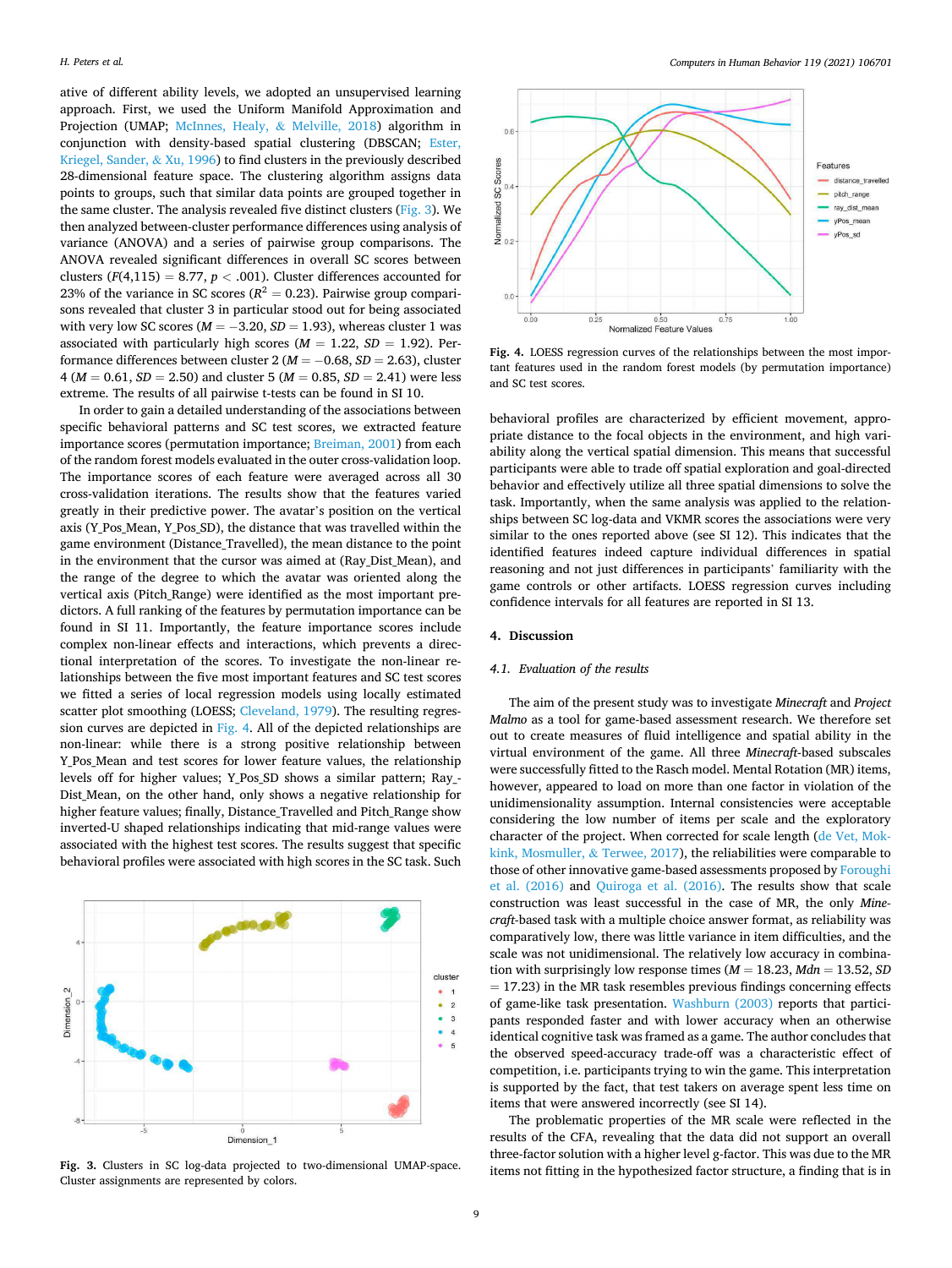line with the scale's violation of the unidimensionality assumption. A CFA with just Pattern Completion (PC) and Spatial Construction (SC) yielded good model fit for a two-factor solution with a higher level gfactor, suggesting that the scales measure distinct constructs. This result is in line with the literature supporting distinct – albeit related – factors for fluid reasoning and spatial abilities (Gf and Gv in the Cattell-Horn-Carroll model; [McGrew, 2005](#page-12-0); [Schweizer, Goldhammer, Rauch,](#page-12-0) & [Moosbrugger, 2007](#page-12-0)). With regard to convergent validity, the *Minecraft*-based tests and the paper-based tests showed a strong correlation at the latent level between factors that can be described as nonverbal proxies for general intelligence made up of Gf and Gv. The latent relationship was lower than the one found by [Quiroga et al. \(2015\)](#page-12-0) with a model including a wider range of game-based tasks from *Big Brain Academy* and a wider range of conventional measures of intelligence. The relationship was in the same range as the correlations found by [Foroughi et al. \(2016\),](#page-11-0) which were based on a single video game, *Portal 2*, and measures of fluid intelligence only. At subscale level, the *Minecraft*-based tests correlated moderately with each other and their paper-based counterparts. The correlations were comparable in size to correlations between different WISC and WAIS subtests for average to high IQ participants (Detterman & [Daniel, 1989](#page-11-0)) and the subtest-level correlations between game-based assessments and conventional tests reported by [Quiroga et al. \(2016\)](#page-12-0) or [Jones et al. \(1986\).](#page-12-0) However, they were lower than what would be expected for conventional tests aiming to measure similar constructs and also somewhat lower than the subtest-level correlations reported by [Quiroga et al. \(2015\).](#page-12-0) The results concerning discriminant validity were mixed. As expected, the SC scale showed a significantly lower correlation with RSPM than with VKMR. The MR scale also showed the expected pattern, but the difference of the correlation coefficients was only marginally significant. The expected pattern of correlations was not found in the case of the PC scale, which did not show a lower correlation with VKMR than with RSPM. The last finding is not in line with our hypotheses, but on the other hand previous research finds that matrix tasks like Raven's Advanced Progressive Matrices involve spatial ability and show moderate correlations with mental rotation tests (Mackintosh & [Bennett, 2005](#page-12-0); [Schweizer et al.,](#page-12-0)  [2007\)](#page-12-0). It is possible that the relationship with spatial ability is even more accentuated in the PC task, since the stimuli are three-dimensional and the item transformations are based on movement patterns of blocks and changes of location rather than transformations of geometric shapes in a single matrix as in RSPM. This interpretation is supported by findings that scores in a cognitive task showed an increased association with Gv when presented in a game-like fashion (McPherson & [Burns, 2007](#page-12-0)).

Group differences with regard to gender and *Minecraft* experience show a male advantage and a positive effect of *Minecraft* experience on ability estimates in the SC task, even when corrected for self-assessed gaming skills or actual *Minecraft* skills demonstrated in the tutorial test. The findings are in line with our hypotheses and prior research suggesting gender differences in spatial reasoning ([Voyer et al., 1995](#page-12-0)). The fact that prior findings regarding gender differences in spatial reasoning were reproduced can be interpreted as additional evidence of construct validity (Cronbach & [Meehl, 1955\)](#page-11-0). On the other hand, such differences raise questions regarding the fairness of the test. Given the small number of students without *Minecraft* experience (only 14 individuals), the effect of prior *Minecraft* experience has to be treated with caution. Assuming, however, that the effect is reliable, there are at least three possible explanations. First, it is possible that participants' lack of familiarity with the game controls interferes with the solution process – either by preventing them from submitting the correct solution through psychomotor constraints or by absorbing cognitive resources that could otherwise be used to solve the problem (see [Sweller, 2010\)](#page-12-0). This interpretation would pose a threat to the fairness of the test, as individuals without *Minecraft* experience would be disadvantaged. Second, exposure to video games, in this case *Minecraft*, may be the cause of a real improvement in spatial reasoning among the subsample with *Minecraft*  experience [\(Granic, Lobel,](#page-11-0) & Engels, 2014; [Uttal et al., 2013](#page-12-0)). Finally,

there is the possibility that the results are in part attributable to reverse causality, as individuals with good spatial ability may feel drawn to games where they can put their spatial strength to use and thus may be more likely to have experience with *Minecraft*. While a single causal explanation of the effects is highly unlikely it should be noted that the latter two explanations are not supported by our data as there was no positive relationship between *Minecraft* experience and VKMR scores. Hence, it is likely that familiarity with *Minecraft* gives test takers an advantage in the SC task.

The analysis of game log-data indicates that testing performance can be predicted from relatively abstract patterns in test takers' interactions with the game environment. Specifically, we found that SC scores can be predicted accurately on hold-out data, and that different behavioral clusters were associated with performance differences in the SC task. These results are in line with earlier findings indicating that performance in the wells-task can be predicted from discrete action sequences ([Hao et al., 2015](#page-11-0); [Zhu et al., 2016\)](#page-12-0) and that cluster analyses can pick up on performance related information [\(Bergner et al., 2014](#page-11-0)). Importantly, in distinction from previous research, we also tested how well the log-data predicted performance in the other *Minecraft* tasks and the pen-and-paper tasks in order to arrive at a first assessment of convergent and discriminant validity. The results showed that the SC log data was to a lesser extent predictive of performance in the PC and MR tasks compared to SC performance, indicating that it encodes task-specific information and not just navigation skills or familiarity with the game controls. Interestingly, the SC log-data was also more predictive of VKMR scores compared to RSPM scores (i.e., the quality of the predictions mapped onto the strength of the associations that would be expected based on the CHC), which indicates that the log-data indeed captures information about participants' spatial reasoning ability. The observed pattern of results hence provides additional evidence for the construct validity of the *Minecraft* test. Another key difference that sets the *Minecraft* test apart from previous work is the volume and granularity of data that is collected. While previous research (e.g. [Bergner](#page-11-0)  [et al., 2014](#page-11-0); [Hao et al., 2015;](#page-11-0) [Shu et al., 2017](#page-12-0); [Zhu et al., 2016\)](#page-12-0), mainly dealt with discrete univariate process data, such as action sequences, the *Minecraft*-based assessment opens up a larger, less well-defined action space and produces continuous multivariate data, potentially encoding more information, but also posing methodological challenges that have to be addressed in future research.

Our initial investigation of the relationships between individual behavioral features and test scores revealed distinct behavioral profiles that are associated with high levels of spatial ability. Such behavioral profiles are characterized by efficient movement within the game environment, appropriate distance to the focal objects within the environment, and high variability along the vertical spatial dimension. The inverted U-shaped relationships between movement, as well as distance to focal objects, and test scores speak to participants' ability to trade off spatial exploration and goal-directed behavior. While travelling further distances and creating distance between the avatar and focal objects can help to explore relevant parts of the environment, such behaviors may interfere with the construction of the target structure, which requires test takers to focus on a particular part of the environment and to be close enough to place blocks in the designated area. These findings highlight the known relationship between intelligence and goal-directed behavior [\(Duncan, Emslie, Williams, Johnson,](#page-11-0) & Freer, 1996) in the context of spatial reasoning and relate loosely to the process coordination view of spatial reasoning [\(Pellegrino, Alderton,](#page-12-0) & Shute, 1984). The positive relationships between vertical movement and test scores indicate that individuals who changed their elevation levels were particularly successful. Associated behaviors include jumping up and down, building scaffolds in order to explore the model structure and attach blocks to the target structure, or to construct the target structure while standing on top of it. Such behaviors speak to participants' ability to utilize all three spatial dimensions when solving the task. This observation is consistent with previous research linking flexible strategy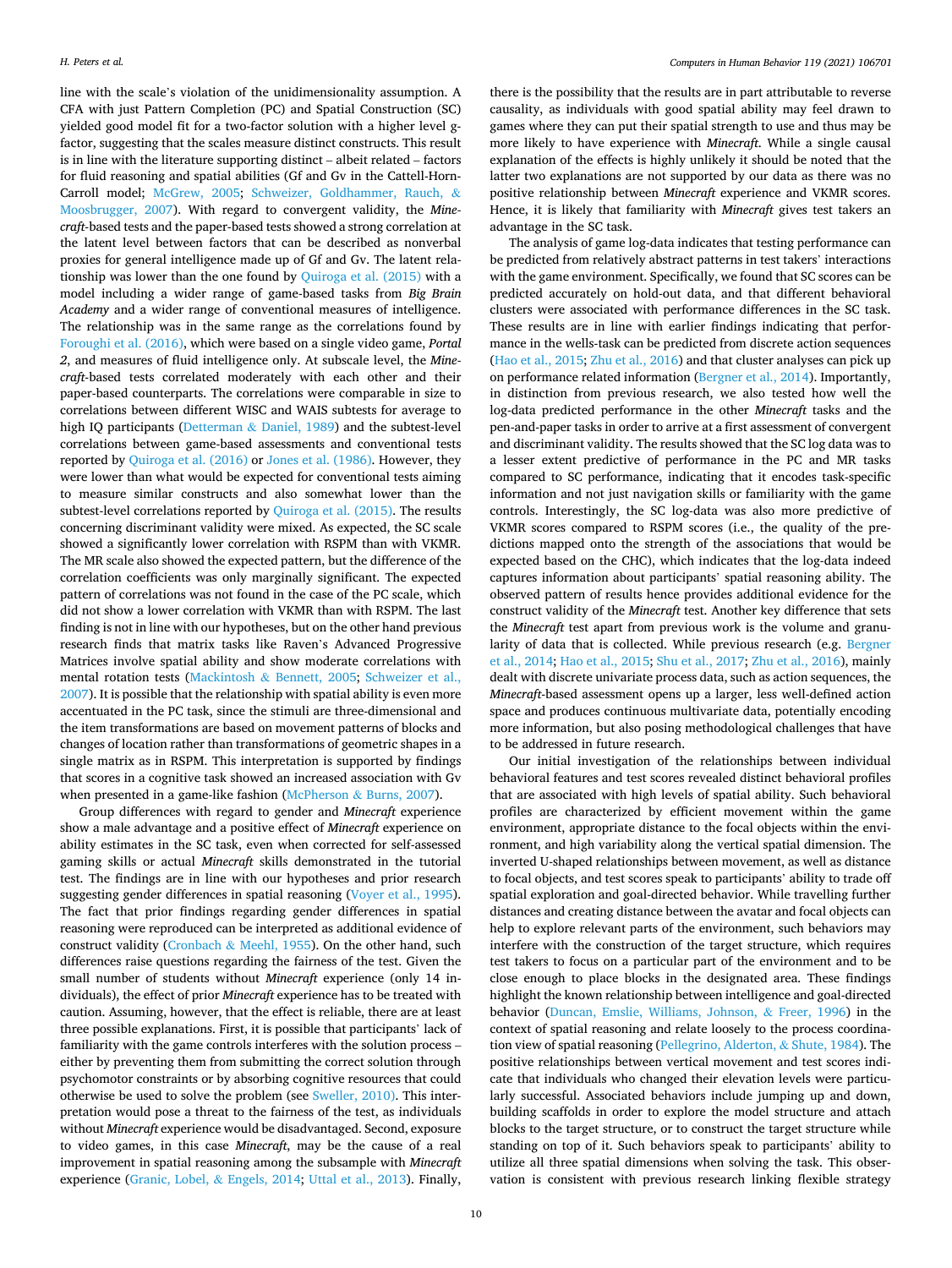choice to performance in spatial reasoning ([Hegarty, 2010](#page-11-0)). Furthermore, our results are in line with previous findings indicating that high levels of spatial ability result in the adoption of more holistic solution strategies leading to superior performance in spatial reasoning tasks ([Buckley, Seery,](#page-11-0) & Canty, 2019). Our results also can also be interpreted in light of Hegarty'[s \(2010\)](#page-11-0) idea of representational meta-competence as a component of spatial reasoning. Meta-representational competence ([diSessa, 2004](#page-11-0)) describes peoples' ability to choose the best representation for a particular task and interact effectively with novel displays without explicit instruction. While the behavioral log-data does not enable us to directly assess test-takers' representational states, the data clearly suggests differences in the effectiveness of test-takers' approach to the virtual environment and the task, which are consistent with the concept of meta-representational competence. Importantly, the relationships between SC log-data and VKMR scores closely mirrored the relationships between SC log-data and SC scores, suggesting that the identified features indeed capture individual differences in spatial reasoning and not just differences in participants' familiarity with the game controls or other artifacts. Taken together, these findings provide further support for the validity of the SC task and demonstrate how the analysis of multivariate process data can contribute to our understanding of the psychometric properties of game-based assessments. As such, our findings provide a meaningful addition to earlier work on the analysis of process data in complex problem solving tasks [\(Bergner et al.,](#page-11-0)  [2014;](#page-11-0) [Hao et al., 2015](#page-11-0); [Shu et al., 2017;](#page-12-0) [Zhu et al., 2016\)](#page-12-0) and recent research exploring the use of sensing technologies for the collection of process data in block design tasks [\(Cha, Ainooson,](#page-11-0) & Kunda, 2018; [Lee](#page-12-0)  [et al., 2018\)](#page-12-0).

With regard to task design and presentation in game-based assessments, the present study raises four major points. First, multiple choice formats as in MR seem to encourage guessing in game-like tasks, as test takers may feel encouraged to explore and use trial and error strategies – possibly because it is less clear to students that they are taking a test, compared to conventional tests on paper [\(Washburn, 2003\)](#page-12-0). Second, complex constructed response formats as in the SC task eliminate the danger of excessive guessing, but may introduce other distortions as a result of differences in psychomotor abilities ([Foroughi et al., 2016\)](#page-11-0) and familiarity with computer games ([Hambrick, Oswald, Darowski, Rench,](#page-11-0)  & [Brou, 2010](#page-11-0)). We agree with prior research [\(Foroughi et al., 2016](#page-11-0); [Greiff et al., 2016\)](#page-11-0) that test performance needs to be independent of gaming experience and computer skills. We therefore want to stress the importance of tasks with low psychomotor requirements and tutorials specifically preparing test takers for the tasks they are about to face. Tutorials are essential, not only to offset differences in familiarity with game controls, but also to balance out differential learning curves in video games [\(Jones, 1984\)](#page-11-0). Another potential solution would be the presentation of tasks in virtual reality (VR), which is possible in *Minecraft* as it has already been adapted to be playable on consumer VR devices like the Oculus Rift. Participants without gaming experience may find it more intuitive to look around by moving their head in VR than they would looking around with the mouse. Third, the effects of three-dimensional, game-like presentation on performance, motivation and the factorial structure of intelligence measures should be further investigated, as there is the possibility that game-like presentation differentially affects test takers' motivation [\(Mislevy et al., 2014\)](#page-12-0) and, as illustrated by the PC task, may disproportionally emphasize the importance of Gv (McPherson & [Burns, 2007](#page-12-0)). Finally, our results indicate that complex tasks, such as the SC task, yield useful process data that captures information about test takers ability and could be used alongside with traditional scoring approaches in future assessments.

# *4.2. Limitations and directions for future work*

The present study has some limitations with regard to sample size and representativity of participants and psychometric tasks. In future studies, the assessment should be recalibrated and cross-validated with a

wider range of tasks, a larger sample of participants, and a larger number of items per scale, allowing for the creation of item banks for adaptive testing and an in depth investigation of differential item functioning. Additional conventional measures of intelligence could be used for the purpose of construct validation, for example measures of Gc could be included for a better assessment of discriminant validity. In the context of construct validation it may also be advisable to conduct a multi-trait-multi-methods analysis. Most importantly, criterion validity should be addressed by including external outcomes such as academic achievement, specifically in the fields of science, technology, engineering and mathematics (STEM), which are closely associated with fluid intelligence and spatial reasoning (Kell & [Lubinski, 2013;](#page-12-0) [Wai,](#page-12-0)  Lubinski, & [Benbow, 2009](#page-12-0)). Another key point is incremental validity, the question of whether the game-based tests predict criterion variance not shared with paper-based tests, as it would indicate the involvement of ability factors that are not present in conventional assessments ([Jones](#page-12-0)  [et al., 1986](#page-12-0)). We found anecdotal evidence that a student with autism particularly enjoyed the game-based assessment whereas the same student found it difficult to complete paper-based assessments. This indicates that games have the potential to bring out capabilities in certain students that they do not demonstrate on paper. This is worthy of follow-up study. Future studies should also take into account the role of the narrative and other game design principles. For example, it would be possible to give test-takers more control about the testing experience by enabling non-linear game-play sequences, where players determine the order in which they work through the tasks (Kim  $&$  [Shute, 2015\)](#page-12-0).

Given the overall favorable results of our study, it seems appropriate to briefly discuss two opportunities for future work, which set the current project apart from previous work on game-based assessment: the analysis of log-data from the game environment and automatic item generation. As our exploratory analyses suggest, the log-data captures information about test-takers' performance. Future work could expand more on this finding. First, since the present paper focuses on SC logdata, future work should explore the properties of the log-data from the remaining tasks. Second, log-data could be used to detect differential strategies and problematic behaviors such as rapid guessing and refusal to work, or problems with the game controls. Third, it would be interesting to predict not only ability estimates, but also external criteria from the log-data. This could provide additional evidence that the data encodes information about test-takers' ability levels. As mentioned above, the complexity of the log-data also calls for methodological innovation, as the structure of the data is not compatible with conventional psychometric modelling approaches. Furthermore, the *Minecraft*  environment seems predestined for automatic item generation employing computer algorithms to generate new items on-the-fly [\(Gierl](#page-11-0)  & [Haladyna, 2013](#page-11-0); [Gierl and Lai, 2012\)](#page-11-0). Due to the block-based organization of the environment, structures in *Minecraft* can easily be represented as arrays in various programming languages. These data structures can be transformed according to computer-generated rules and translated back into code that is processed by the *Project Malmo* API. All of this can happen in a single Python script. That means that an automatic item generator can produce fully functioning items that are automatically implemented in the *Minecraft* environment and can be run in real time.

# *4.3. Conclusions*

All in all, the present study suggests that customized assessments based on existing games have the potential to become a viable companion to conventional assessments in the future. We have shown for the first time that *Minecraft* can be used as an assessment platform and that reasoning tests can be implemented in the three-dimensional game environment. We found that young children are not necessarily distracted by the game-like features of *Minecraft* and genuinely engage with the assessment task. Unlike previous work on the measurement of intelligence with video games, the present study uses a Rasch model for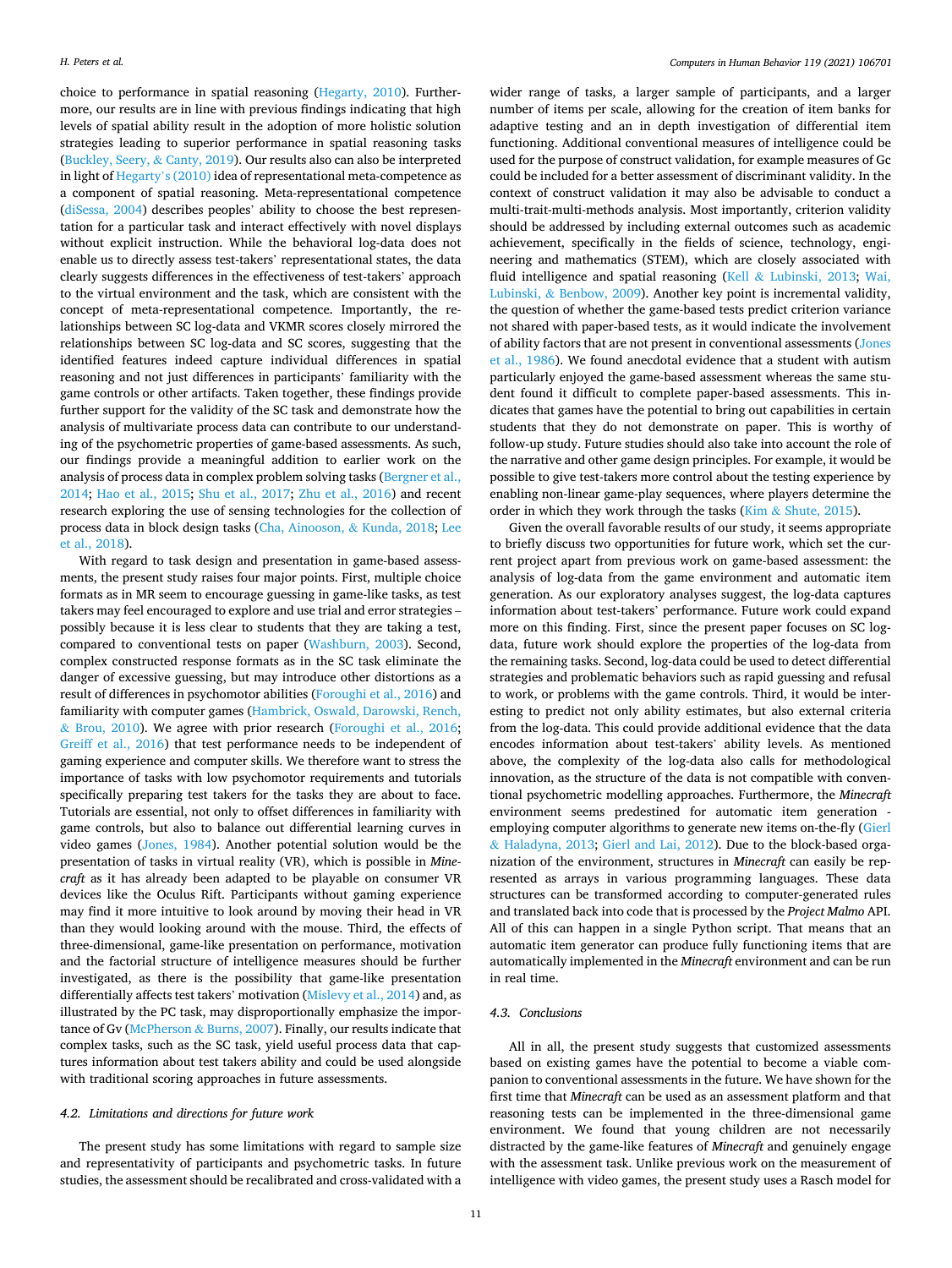<span id="page-11-0"></span>scale construction, which is a first step towards the application of computer adaptive testing in game-based assessment. Adaptivity is especially important in game-based assessment, as it allows for the presentation of moderately difficult items relative to individuals' ability levels and moderate task difficulty is one of the key principles of game design (Gee, 2003; [Przybylski, Rigby,](#page-12-0) & Ryan, 2010). Hence, adaptivity is likely to increase enjoyment and motivation in addition to test efficiency ([Mislevy et al., 2014\)](#page-12-0). The flexibility of *Project Malmo*, enabling the definition of customized task types and performance criteria, combined with its capacity to record real-time process data and its suitability for automatic item generation, makes *Minecraft* a very promising tool for future work in game-based assessment. Furthermore, the implementation of intelligence tasks in an environment that is open to machine learning applications - and thus also computational models of cognition has the long term potential to integrate the research areas of psychometric task design and cognitive theory, which is a key challenge in the field of game-based assessment and psychometrics in general (Embretson, 1998; [Primi, 2014; Quiroga et al., 2016\)](#page-12-0).

# **Acknowledgements**

We thank Frank Spohn, Jan Wacker and Jana Mangels for their valuable comments.

# **Appendix A. Supplementary data**

Supplementary data to this article can be found online at [https://doi.](https://doi.org/10.1016/j.chb.2021.106701)  [org/10.1016/j.chb.2021.106701.](https://doi.org/10.1016/j.chb.2021.106701)

#### **References**

- Arce-Ferrer, A. J., & Martínez Guzmán, E. (2009). Studying the equivalence of computer[delivered and paper-based administrations of the raven standard progressive](http://refhub.elsevier.com/S0747-5632(21)00023-6/sref2) matrices test. *[Educational and Psychological Measurement, 69](http://refhub.elsevier.com/S0747-5632(21)00023-6/sref2)*(5), 855–867.
- [Baniqued, P. L., Lee, H., Voss, M. W., Basak, C., Cosman, J. D., DeSouza, S., et al. \(2013\).](http://refhub.elsevier.com/S0747-5632(21)00023-6/sref3)  [Selling points: What cognitive abilities are tapped by casual video games?](http://refhub.elsevier.com/S0747-5632(21)00023-6/sref3) *Acta [Psychologica, 142](http://refhub.elsevier.com/S0747-5632(21)00023-6/sref3)*(1), 74–86.
- [Bergner, Y., Shu, Z., & von Davier, A. \(2014\). Visualization and confirmatory clustering](http://refhub.elsevier.com/S0747-5632(21)00023-6/sref4)  [of sequence data from a simulation-based assessment task.](http://refhub.elsevier.com/S0747-5632(21)00023-6/sref4) *Proceedings of the 7th [International Conference on Educational Data Mining](http://refhub.elsevier.com/S0747-5632(21)00023-6/sref4)*, 177–184.
- [Borghans, L., Meijers, H., & ter Weel, B. \(2013\). The importance of intrinsic and extrinsic](http://refhub.elsevier.com/S0747-5632(21)00023-6/sref5)  motivation for measuring IQ. *[Economics of Education Review, 34](http://refhub.elsevier.com/S0747-5632(21)00023-6/sref5)*, 17–28.
- [Breiman, L. \(2001\). Random forests.](http://refhub.elsevier.com/S0747-5632(21)00023-6/sref6) *Machine Language, 45*(1), 5–32.
- [Buckley, J., Seery, N., & Canty, D. \(2019\). Investigating the use of spatial reasoning](http://refhub.elsevier.com/S0747-5632(21)00023-6/sref7) [strategies in geometric problem solving.](http://refhub.elsevier.com/S0747-5632(21)00023-6/sref7) *International Journal of Technology and [Design Education, 29](http://refhub.elsevier.com/S0747-5632(21)00023-6/sref7)*(2), 341–362.
- Buford, C. C., & O'[Leary, B. J. \(2015\). Assessment of fluid intelligence utilizing a](http://refhub.elsevier.com/S0747-5632(21)00023-6/sref8)  computer simulated game. *[International Journal of Gaming and Computer-Mediated](http://refhub.elsevier.com/S0747-5632(21)00023-6/sref8)  [Simulations, 7](http://refhub.elsevier.com/S0747-5632(21)00023-6/sref8)*(4), 1–17.
- Carroll, J. B. (1993). *[Human cognitive abilities: A survey of factor-analytic studies](http://refhub.elsevier.com/S0747-5632(21)00023-6/sref9)*. [Cambridge: Cambridge University Press.](http://refhub.elsevier.com/S0747-5632(21)00023-6/sref9)
- Cha, S., Ainooson, J., & Kunda, M. (2018). *[Quantifying human behavior on the block design](http://refhub.elsevier.com/S0747-5632(21)00023-6/sref10)  [test through automated multi-level analysis of overhead video](http://refhub.elsevier.com/S0747-5632(21)00023-6/sref10)*. arXiv: 1811.07488.
- [Cleveland, W. S. \(1979\). Robust locally weighted regression and smoothing scatterplots.](http://refhub.elsevier.com/S0747-5632(21)00023-6/sref11)  *[Journal of the American Statistical Association, 74](http://refhub.elsevier.com/S0747-5632(21)00023-6/sref11)*(368), 829–836.
- [Cronbach, L. J., & Meehl, P. E. \(1955\). Construct validity in psychological tests.](http://refhub.elsevier.com/S0747-5632(21)00023-6/sref12) *[Psychological Bulletin, 52](http://refhub.elsevier.com/S0747-5632(21)00023-6/sref12)*(4), 281–302.
- [Deterding, S., Dixon, D., Khaled, R., & Nacke, L. \(2011\). From game design elements to](http://refhub.elsevier.com/S0747-5632(21)00023-6/sref13)  gamefulness: Defining gamification. *[Proceedings of the 15th international academic](http://refhub.elsevier.com/S0747-5632(21)00023-6/sref13)  [MindTrek conference: Envisioning future media environments](http://refhub.elsevier.com/S0747-5632(21)00023-6/sref13)*, 9–15.
- [Detterman, D. K., & Daniel, M. H. \(1989\). Correlations of mental tests with each other](http://refhub.elsevier.com/S0747-5632(21)00023-6/sref14)  [and with cognitive variables are highest for low IQ groups.](http://refhub.elsevier.com/S0747-5632(21)00023-6/sref14) *Intelligence, 13*(4), 349–[359](http://refhub.elsevier.com/S0747-5632(21)00023-6/sref14).
- [diSessa, A. A. \(2004\). Metarepresentation: Native competence and targets for instruction.](http://refhub.elsevier.com/S0747-5632(21)00023-6/sref1)  *[Cognition and Instruction, 22](http://refhub.elsevier.com/S0747-5632(21)00023-6/sref1)*(3), 293–331.
- [Diedenhofen, B., & Musch, J. \(2015\). Cocor: A comprehensive solution for the statistical](http://refhub.elsevier.com/S0747-5632(21)00023-6/sref15)  [comparison of correlations.](http://refhub.elsevier.com/S0747-5632(21)00023-6/sref15) *PloS One, 10*(4), 1–12.
- Dikkers, S. (2015). *[Teachercraft: How teachers learn to use Minecraft in their classrooms](http://refhub.elsevier.com/S0747-5632(21)00023-6/sref16)*. [Pittsburgh, Pa: ETC Press.](http://refhub.elsevier.com/S0747-5632(21)00023-6/sref16)
- [Dorner, D., & Funke, J. \(2017\). Complex problem solving: What it is and what it is not.](http://refhub.elsevier.com/S0747-5632(21)00023-6/sref17)  *[Frontiers in Psychology, 8](http://refhub.elsevier.com/S0747-5632(21)00023-6/sref17)*, 1–11.
- [Drasgow, F., & Lissak, R. I. \(1983\). Modified parallel analysis: A procedure for examining](http://refhub.elsevier.com/S0747-5632(21)00023-6/sref18)  [the latent dimensionality of dichotomously scored item responses.](http://refhub.elsevier.com/S0747-5632(21)00023-6/sref18) *Journal of Applied [Psychology, 68](http://refhub.elsevier.com/S0747-5632(21)00023-6/sref18)*(3), 363–373.
- [Duckworth, A. L., Quinn, P. D., Lynam, D. R., Loeber, R., & Stouthamer-Loeber, M.](http://refhub.elsevier.com/S0747-5632(21)00023-6/sref19)  [\(2011\). Role of test motivation in intelligence testing.](http://refhub.elsevier.com/S0747-5632(21)00023-6/sref19) *Proceedings of the National [Academy of Sciences, 108](http://refhub.elsevier.com/S0747-5632(21)00023-6/sref19)*(19), 7716–7720.

#### *Computers in Human Behavior 119 (2021) 106701*

- [Duncan, J., Emslie, H., Williams, P., Johnson, R., & Freer, C. \(1996\). Intelligence and the](http://refhub.elsevier.com/S0747-5632(21)00023-6/sref20)  [frontal lobe: The organization of goal-directed behavior.](http://refhub.elsevier.com/S0747-5632(21)00023-6/sref20) *Cognitive Psychology, 30*(3), 257–[303](http://refhub.elsevier.com/S0747-5632(21)00023-6/sref20).
- [Ekaputra, G., Lim, C., & Eng, K. I. \(2013\). Minecraft: A game as an education and](http://refhub.elsevier.com/S0747-5632(21)00023-6/sref21)  scientific learning tool. In *[Information systems international conference \(ISICO\)](http://refhub.elsevier.com/S0747-5632(21)00023-6/sref21)* (pp. 237–[242\).](http://refhub.elsevier.com/S0747-5632(21)00023-6/sref21)
- [Ellison, T. L., Evans, J. N., & Pike, J. \(2016\). Minecraft, teachers, parents, and learning:](http://refhub.elsevier.com/S0747-5632(21)00023-6/sref22)  [What they need to know and understand.](http://refhub.elsevier.com/S0747-5632(21)00023-6/sref22) *School Community Journal, 26*(2), 25–43.
- [Embretson, S. \(1998\). A cognitive design system Approach to generating valid tests:](http://refhub.elsevier.com/S0747-5632(21)00023-6/sref23)  [Application to abstract reasoning.](http://refhub.elsevier.com/S0747-5632(21)00023-6/sref23) *Psychological Methods, 3*, 380–396.
- Engelhard, G. (2013). *[Invariant measurement: Using Rasch models in the social, behavioral,](http://refhub.elsevier.com/S0747-5632(21)00023-6/sref24)  and health sciences* [\(1st ed. edition\). Routledge](http://refhub.elsevier.com/S0747-5632(21)00023-6/sref24).
- [Ester, M., Kriegel, H.-P., Sander, J., & Xu, X. \(1996\). A density-based algorithm for](http://refhub.elsevier.com/S0747-5632(21)00023-6/sref25)  [discovering clusters in large spatial databases with noise. In](http://refhub.elsevier.com/S0747-5632(21)00023-6/sref25) *Proceedings of the second [international conference on Knowledge discovery and data mining, KDD](http://refhub.elsevier.com/S0747-5632(21)00023-6/sref25)'96* (pp. 226–[231\). Portland, Oregon: AAAI Press.](http://refhub.elsevier.com/S0747-5632(21)00023-6/sref25)
- [Flanagan, D. P., & Dixon, S. G. \(2014\). The cattell-horn-carroll theory of cognitive](http://refhub.elsevier.com/S0747-5632(21)00023-6/sref26)  [abilities. In C. R. Reynolds, K. J. Vannest, & E. Fletcher-Janzen \(Eds.\),](http://refhub.elsevier.com/S0747-5632(21)00023-6/sref26) *Encyclopedia of special education*[. American Cancer Society](http://refhub.elsevier.com/S0747-5632(21)00023-6/sref26).
- [Foroughi, C. K., Serraino, C., Parasuraman, R., & Boehm-Davis, D. A. \(2016\). Can we](http://refhub.elsevier.com/S0747-5632(21)00023-6/sref27)  [create a measure of fluid intelligence using Puzzle Creator within Portal 2?](http://refhub.elsevier.com/S0747-5632(21)00023-6/sref27)  *[Intelligence, 56](http://refhub.elsevier.com/S0747-5632(21)00023-6/sref27)*, 58–64.
- [Fu, J., Zapata, D., & Mavronikolas, E. \(2014\). Statistical methods for assessments in](http://refhub.elsevier.com/S0747-5632(21)00023-6/sref28)  [simulations and serious games: Statistical methods in simulations and serious games.](http://refhub.elsevier.com/S0747-5632(21)00023-6/sref28)  *[ETS Research Report Series, 2014](http://refhub.elsevier.com/S0747-5632(21)00023-6/sref28)*(2), 1–17.
- Gee, J. P. (2003). *What video games have to teach us about learning and literacy* (1 edition [edition\). New York: Palgrave Macmillan](http://refhub.elsevier.com/S0747-5632(21)00023-6/sref29).
- Gierl, M. J., & Haladyna, T. M. (2013). *[Automatic item generation: Theory and practice](http://refhub.elsevier.com/S0747-5632(21)00023-6/sref30)*. [New York: Routledge](http://refhub.elsevier.com/S0747-5632(21)00023-6/sref30).
- [Gierl, M. J., & Lai, H. \(2012\). The role of item models in automatic item generation.](http://refhub.elsevier.com/S0747-5632(21)00023-6/sref31)  *[International Journal of Testing, 12](http://refhub.elsevier.com/S0747-5632(21)00023-6/sref31)*(3), 273–298.
- [Godwin, K. E., Lomas, D., Koedinger, K. R., & Fisher, A. V. \(2015\). Monster mischief:](http://refhub.elsevier.com/S0747-5632(21)00023-6/sref32) [Designing a video game to assess selective sustained attention.](http://refhub.elsevier.com/S0747-5632(21)00023-6/sref32) *International Journal [of Gaming and Computer-Mediated Simulations, 7](http://refhub.elsevier.com/S0747-5632(21)00023-6/sref32)*(4), 18–39.
- [Golino, H. F., & Gomes, C. M. A. \(2016\). Random forest as an imputation method for](http://refhub.elsevier.com/S0747-5632(21)00023-6/sref33)  [education and psychology research: Its impact on item fit and difficulty of the Rasch](http://refhub.elsevier.com/S0747-5632(21)00023-6/sref33)  model. *[International Journal of Research and Method in Education, 39](http://refhub.elsevier.com/S0747-5632(21)00023-6/sref33)*(4), 401–421.
- [Granic, I., Lobel, A., & Engels, R. C. M. E. \(2014\). The benefits of playing video games.](http://refhub.elsevier.com/S0747-5632(21)00023-6/sref34)  *[American Psychologist, 69](http://refhub.elsevier.com/S0747-5632(21)00023-6/sref34)*(1), 66–78.
- [Greiff, S., & Funke, J. \(2009\). Measuring complex problem solving: The MicroDYN](http://refhub.elsevier.com/S0747-5632(21)00023-6/sref35)  [approach. In F. Scheuermann, & J. Bjornsson \(Eds.\),](http://refhub.elsevier.com/S0747-5632(21)00023-6/sref35) ¨ *The Transition to Computer-Based [Assessment. Lessons learned from large-scale surveys and implications for testing](http://refhub.elsevier.com/S0747-5632(21)00023-6/sref35) (pp.* 157–[163\). Luxembourg: Office for Official Publications of the European](http://refhub.elsevier.com/S0747-5632(21)00023-6/sref35) [Communities.](http://refhub.elsevier.com/S0747-5632(21)00023-6/sref35)
- [Greiff, S., Kretzschmar, A., Müller, J. C., Spinath, B., & Martin, R. \(2014\). The computer](http://refhub.elsevier.com/S0747-5632(21)00023-6/sref36)[based assessment of complex problem solving and how it is influenced by students](http://refhub.elsevier.com/S0747-5632(21)00023-6/sref36)' [information and communication technology literacy.](http://refhub.elsevier.com/S0747-5632(21)00023-6/sref36) *Journal of Educational [Psychology, 106](http://refhub.elsevier.com/S0747-5632(21)00023-6/sref36)*(3), 666–680.
- [Greiff, S., Niepel, C., Scherer, R., & Martin, R. \(2016\). Understanding students](http://refhub.elsevier.com/S0747-5632(21)00023-6/sref37)' [performance in a computer-based assessment of complex problem solving: An](http://refhub.elsevier.com/S0747-5632(21)00023-6/sref37) [analysis of behavioral data from computer-generated log files.](http://refhub.elsevier.com/S0747-5632(21)00023-6/sref37) *Computers in Human [Behavior, 61](http://refhub.elsevier.com/S0747-5632(21)00023-6/sref37)*, 36–46.
- Greiff, S., Wüstenberg, S., Molnár, G., Fischer, A., Funke, J., & Csapó, B. (2013). Complex problem solving in educational contextsâ€"Something beyond g: Concept [assessment, measurement invariance, and construct validity.](http://refhub.elsevier.com/S0747-5632(21)00023-6/sref38) *Journal of Educational [Psychology, 105](http://refhub.elsevier.com/S0747-5632(21)00023-6/sref38)*(2), 364–379.
- [Haier, R. J., Siegel, B., Tang, C., Abel, L., & Buchsbaum, M. S. \(1992\). Intelligence and](http://refhub.elsevier.com/S0747-5632(21)00023-6/sref39)  [changes in regional cerebral glucose metabolic rate following learning.](http://refhub.elsevier.com/S0747-5632(21)00023-6/sref39) *Intelligence, 16*[\(3\), 415](http://refhub.elsevier.com/S0747-5632(21)00023-6/sref39)–426.
- [Hambrick, D. Z., Oswald, F. L., Darowski, E. S., Rench, T. A., & Brou, R. \(2010\).](http://refhub.elsevier.com/S0747-5632(21)00023-6/sref40) [Predictors of multitasking performance in a synthetic work paradigm.](http://refhub.elsevier.com/S0747-5632(21)00023-6/sref40) *Applied [Cognitive Psychology, 24](http://refhub.elsevier.com/S0747-5632(21)00023-6/sref40)*(8), 1149–1167.
- [Hao, J., Shu, Z., & von Davier, A. \(2015\). Analyzing process data from game/scenario](http://refhub.elsevier.com/S0747-5632(21)00023-6/sref41)[based tasks: An edit distance approach.](http://refhub.elsevier.com/S0747-5632(21)00023-6/sref41) *Journal of Educational Data Mining, 7*(1), 18.
- [Hegarty, M. \(2010\). Components of spatial intelligence. In](http://refhub.elsevier.com/S0747-5632(21)00023-6/sref42) *Psychology of learning and [motivation, volume 52 of the psychology of learning and motivation](http://refhub.elsevier.com/S0747-5632(21)00023-6/sref42)* (pp. 265–297). [Academic Press.](http://refhub.elsevier.com/S0747-5632(21)00023-6/sref42)
- [Horn, J. L. \(1968\). Organization of abilities and the development of intelligence.](http://refhub.elsevier.com/S0747-5632(21)00023-6/sref43)  *[Psychological Review, 75](http://refhub.elsevier.com/S0747-5632(21)00023-6/sref43)*(3), 242.
- [Horn, J. L., & Blankson, N. \(2005\). Foundations for better understanding of cognitive](http://refhub.elsevier.com/S0747-5632(21)00023-6/sref44)  [abilities. In D. P. Flanagan, & P. L. Harrison \(Eds.\),](http://refhub.elsevier.com/S0747-5632(21)00023-6/sref44) *Contemporary intellectual assessment: Theories, tests, and issues* (pp. 41–[68\). New York, NY, US: The Guilford](http://refhub.elsevier.com/S0747-5632(21)00023-6/sref44)  **Press**
- [Horn, J. L., & Cattell, R. B. \(1966\). Refinement and test of the theory of fluid and](http://refhub.elsevier.com/S0747-5632(21)00023-6/sref45) crystallized general intelligences. *[Journal of Educational Psychology, 57](http://refhub.elsevier.com/S0747-5632(21)00023-6/sref45)*(5), 253–270.
- Hunt, E. (2011). *Human intelligence*[. New York: Cambridge University Press.](http://refhub.elsevier.com/S0747-5632(21)00023-6/sref46) [Hunt, E., & Pellegrino, J. \(1985\). Using interactive computing to expand intelligence](http://refhub.elsevier.com/S0747-5632(21)00023-6/sref47)
- [testing: A critique and prospectus.](http://refhub.elsevier.com/S0747-5632(21)00023-6/sref47) *Intelligence, 9*(3), 207–236. [Jackson, D. N., Vernon, P. A., & Jackson, D. N. \(1993\). Dynamic spatial performance and](http://refhub.elsevier.com/S0747-5632(21)00023-6/sref48)
- [general intelligence.](http://refhub.elsevier.com/S0747-5632(21)00023-6/sref48) *Intelligence, 17*(4), 451–460.
- [Jodoin, M. G. \(2003\). Measurement efficiency of innovative item formats in computer](http://refhub.elsevier.com/S0747-5632(21)00023-6/sref49)based testing. *[Journal of Educational Measurement, 40](http://refhub.elsevier.com/S0747-5632(21)00023-6/sref49)*(1), 1–15.
- [Johnson, M., Hofmann, K., Hutton, T., & Bignell, D. \(2016\). The Malmo platform for](http://refhub.elsevier.com/S0747-5632(21)00023-6/sref50)  [artificial intelligence experimentation. In](http://refhub.elsevier.com/S0747-5632(21)00023-6/sref50) *IJCAI* (pp. 4246–4247).
- [Jones, M. B. \(1984\). Video games as psychological tests.](http://refhub.elsevier.com/S0747-5632(21)00023-6/sref51) *Simulation & Games, 15*(2), 131–[157](http://refhub.elsevier.com/S0747-5632(21)00023-6/sref51).